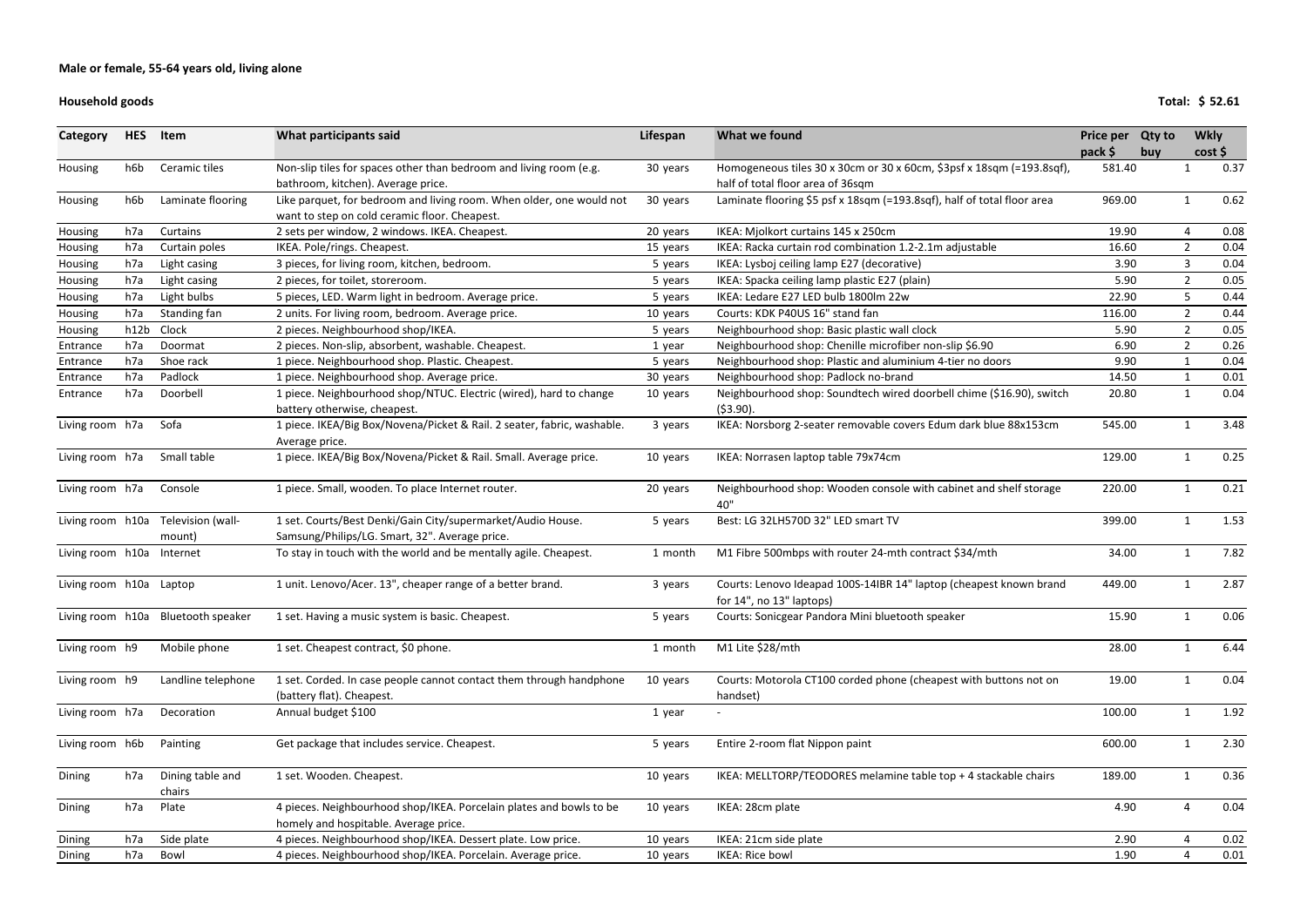| Category | <b>HES</b> | Item                  | What participants said                                                                                                                                   | Lifespan  | What we found                                                                                               | Price per Qty to<br>pack \$ | buy |                | <b>Wkly</b><br>cost |
|----------|------------|-----------------------|----------------------------------------------------------------------------------------------------------------------------------------------------------|-----------|-------------------------------------------------------------------------------------------------------------|-----------------------------|-----|----------------|---------------------|
| Dining   | h7a        | Sauce dish            | 4 pieces. Neighbourhood shop/IKEA. Porcelain. Average price.                                                                                             | 10 years  | Neighbourhood shop: Porcelain dish                                                                          | 1.00                        |     |                | 0.01                |
| Dining   | h7a        | Teaspoon              | 4 pieces. Neighbourhood shop/IKEA. Stainless steel. Average price.                                                                                       | 10 years  | Neighbourhood shop: Stainless steel teaspoon                                                                | 0.80                        |     | 4              | 0.01                |
| Dining   | h7a        | Tablespoon            | 4 pieces. Neighbourhood shop/IKEA. Stainless steel. Average price.                                                                                       | 10 years  | Neighbourhood shop: Stainless steel tablespoon                                                              | 1.50                        |     | 4              | 0.01                |
| Dining   | h7a        | Fork                  | 4 pieces. Neighbourhood shop/IKEA. Stainless steel. Average price.                                                                                       | 10 years  | Neighbourhood shop: Stainless steel fork                                                                    | 0.70                        |     | 4              | 0.01                |
| Dining   | h7a        | Soup spoon (chinese)  | 4 pieces. Neighbourhood shop/IKEA. Porcelain, cannot be melamine<br>because it is unhygienic and not good for hot food. Average price.                   | 10 years  | Neighbourhood shop: Porcelain soup spoon                                                                    | 0.80                        |     | 4              | 0.01                |
| Dining   | h7a        | Chopsticks            | 4 pairs. Neighbourhood shop/IKEA. Average price.                                                                                                         | 10 years  | Neighbourhood shop: Wooden chopsticks set                                                                   | 2.90                        |     | $\mathbf{1}$   | 0.01                |
| Dining   | h7a        | <b>Butter knife</b>   | 2 pieces. Neighbourhood shop/IKEA. Stainless steel. Average price.                                                                                       | 10 years  | Neighbourhood shop: Stainless steel butter knife                                                            | 2.40                        |     | $\overline{2}$ | 0.01                |
| Dining   | h7a        | Mug                   | 4 pieces. Neighbourhood shop/IKEA. Porcelain. Average price.                                                                                             | 10 years  | IKEA: Porcelain mug 35cl                                                                                    | 3.90                        |     | 4              | 0.03                |
| Dining   | h7a        | Trivets/coasters      | 3 pieces. Daiso. To put hot things.                                                                                                                      | 1 year    | Daiso: Trivets/coasters (cork or fabric)                                                                    | 2.00                        |     | 3              | 0.12                |
| Dining   | h7b        | Disposable plates     | 1 stack. NTUC. Buy when needed. Cheapest.                                                                                                                | 18 months | NTUC: HOMEPROUD 7" disposable paper plates, set of 30.                                                      | 2.30                        |     | 1              | 0.03                |
| Dining   | h7b        | Disposable cups       | 1 stack. NTUC. Buy when needed. Cheapest.                                                                                                                | 1 year    | NTUC: HOMEPROUD disposable cups clear, 20 pieces.                                                           | 1.80                        |     | $\mathbf{1}$   | 0.03                |
| Dining   | h7a        | Storage containers    | 1 set. Daiso. Airtight.                                                                                                                                  | 5 years   | Daiso: Plastic airtight containers (370ml pack of 4; 700ml pack of 3;<br>500ml pack of 3; 1000ml pack of 2) | 2.00                        |     | $\mathbf{1}$   | 0.01                |
| Kitchen  | h7a        | Thermos flask         | 1 piece. Cheapest                                                                                                                                        | 5 years   | Neighbourhood shop: thermos flask (1.6L)                                                                    | 29.90                       |     | $\mathbf 1$    | 0.11                |
| Kitchen  | h7a        | Rice cooker           | 1 piece. 2-cup.                                                                                                                                          | 5 years   | Courts: PHILIPS 1L rice cooker                                                                              | 59.00                       |     | 1              | 0.23                |
| Kitchen  | h7a        | Electric kettle       | 1 unit. Best Denki/Gain City/Courts/Audio House/Harvey Norman.<br>Cheapest                                                                               | 3 years   | Courts: CORNELL electric kettle 1L                                                                          | 32.90                       |     | $\mathbf{1}$   | 0.21                |
| Kitchen  | h7a        | Blender               | 1 unit. Best Denki/Gain City/Courts/Audio House/Harvey Norman.<br>Average price for sharp blades. Average price.                                         | 5 years   | Audio House: ELECTROLUX 500W blender                                                                        | 69.00                       |     | $\mathbf{1}$   | 0.26                |
| Kitchen  | h7a        | Oven toaster          | 1 unit. Best Denki/Gain City/Courts/Audio House/Harvey Norman.<br>Average price.                                                                         | 5 years   | Courts: EUROPACE Oven toaster 9L                                                                            | 39.90                       |     | 1              | 0.15                |
| Kitchen  | h7a        | Fridge                | 1 unit. Best Denki/Gain City/Courts/Audio House/Harvey Norman.<br>Energy efficient (at least 4 ticks). 2-door, 5-feet high. Average price.               | 10 years  | Courts: SAMSUNG 2 door fridge 264L                                                                          | 569.00                      |     | $\mathbf 1$    | 1.09                |
| Kitchen  | h7a        | Stove                 | 1 unit. Best Denki/Gain City/Courts/Audio House/Harvey Norman.<br>Portable induction stove. Burnt or not heat sensitive after 3 years.<br>Average price. | 5 years   | Courts: TEFAL induction hob 2100W                                                                           | 199.00                      |     | $\mathbf{1}$   | 0.76                |
| Kitchen  | h7a        | Pots (medium)         | 1 piece. Neighbourhood shop. Induction-friendly. Average price.                                                                                          | 10 years  | Neighbourhood shop: Aluminium induction cooking pot 20cm                                                    | 21.90                       |     | 1              | 0.04                |
| Kitchen  | h7a        | Pots (large)          | 1 piece. Neighbourhood shop. Induction-friendly. Average price.                                                                                          | 10 years  | Neighbourhood shop: Aluminium induction cooking pot 24cm                                                    | 39.90                       |     | $\mathbf{1}$   | 0.08                |
| Kitchen  | h7a        | Wok                   | 1 piece. Neighbourhood shop. Small, average price.                                                                                                       | 10 years  | Neighbourhood shop: Black wok small                                                                         | 9.90                        |     |                | 0.02                |
| Kitchen  | h7a        | Wok lid               | 1 piece. Neighbourhood shop. Average price.                                                                                                              | 10 years  | Neighbourhood shop: Wok small stainless steel lid                                                           | 4.60                        |     |                | 0.01                |
| Kitchen  | h7a        | Steam rack            | 1 piece. Neighbourhood shop. Attachment steamer, Zebra brand.                                                                                            | 10 years  | Neighbourhood shop: Stainless steel steamer rack                                                            | 5.00                        |     | $\mathbf{1}$   | 0.01                |
| Kitchen  | h7a        | Spatula (wood)        | 1 piece. Neighbourhood shop. 2 spatulas, wood and steel needed: wood<br>will not scratch nonstick pot. Low price.                                        | 3 years   | Neighbourhood shop: Spatula/turner wooden                                                                   | 3.90                        |     | 1              | 0.02                |
| Kitchen  | h7a        | Spatula (steel)       | 1 piece. Neighbourhood shop. Low price.                                                                                                                  | 3 years   | Neighbourhood shop: Spatula/turner steel                                                                    | 2.20                        |     | $\mathbf{1}$   | 0.01                |
| Kitchen  | h7a        | Soup ladle (big)      | 1 piece. Neighbourhood shop. Low price.                                                                                                                  | 3 years   | Neighbourhood shop: Stainless steel ladle large                                                             | 2.20                        |     | 1              | 0.01                |
| Kitchen  | h7a        | Soup ladle (small)    | 1 piece. Neighbourhood shop. Low price.                                                                                                                  | 3 years   | Neighbourhood shop: Stainless steel ladle small                                                             | 1.80                        |     |                | 0.01                |
| Kitchen  | h7a        | Knife (chef knife)    | 1 piece. Neighbourhood shop. Average price.                                                                                                              | 10 years  | Neighbourhood shop: Chef's knife 7.5"                                                                       | 7.40                        |     |                | 0.01                |
| Kitchen  | h7a        | Knife (slicing knife) | 1 piece. Neighbourhood shop. Average price.                                                                                                              | 10 years  | Neighbourhood shop: Chef's knife 7.5"                                                                       | 7.40                        |     | 1              | 0.01                |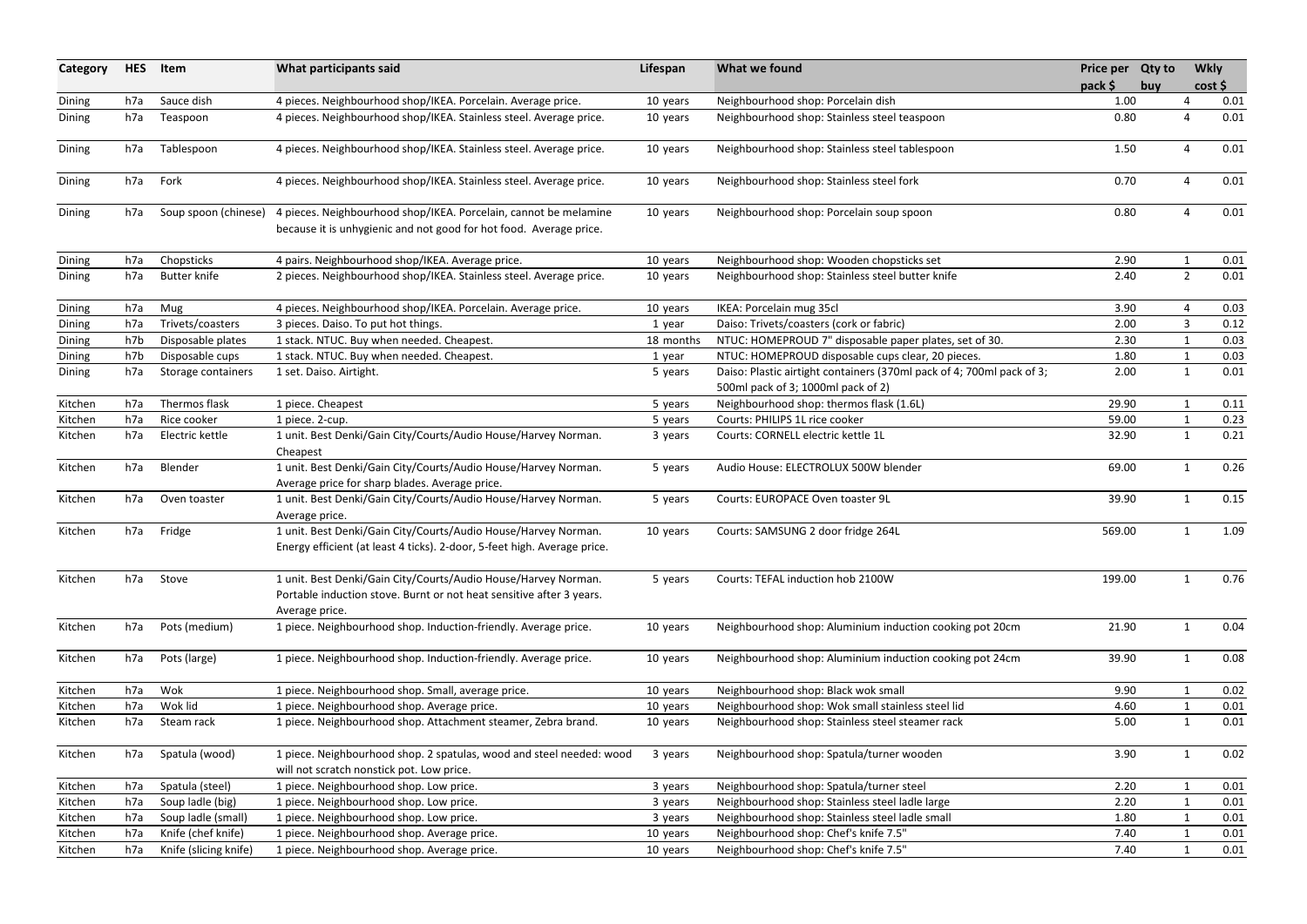| Category             | <b>HES</b> | Item                        | What participants said                                                                                                     | Lifespan | What we found                                                   | Price per Qty to<br>pack \$ | buy |              | <b>Wkly</b><br>cost |
|----------------------|------------|-----------------------------|----------------------------------------------------------------------------------------------------------------------------|----------|-----------------------------------------------------------------|-----------------------------|-----|--------------|---------------------|
| Kitchen              | h7a        | Knife (fruit knife)         | 1 piece. Neighbourhood shop. Average price.                                                                                | 10 years | Neighbourhood shop: Paring knife 3.5"                           | 3.00                        |     |              | 0.01                |
| Kitchen              | h7a        | Knife sharpener             | 1 piece. Neighbourhood shop. Average price.                                                                                | 10 years | Neighbourhood shop: Sharpening stone                            | 3.90                        |     | $\mathbf 1$  | 0.01                |
| Kitchen              | h7a        | Peeler                      | 1 piece. Neighbourhood shop. Average price.                                                                                | 5 years  | Neighbourhood shop: Peeler                                      | 1.90                        |     |              | 0.01                |
| Kitchen              | h7a        | Chopping board<br>(plastic) | 1 piece. Neighbourhood shop. Plastic, A4 size. 1 for fruits and<br>vegetables, 1 for meat. The boards might become yellow. | 2 years  | Neighbourhood shop: Plastic chopping board A4 size              | 8.90                        |     | 1            | 0.09                |
| Kitchen              | h7a        | Chopping board<br>(wood)    | 1 piece. Neighbourhood shop. Wood, A4 size. 1 for fruits and vegetables,<br>1 for meat.                                    | 2 years  | Neighbourhood shop: Wooden chopping board A4 size               | 10.90                       |     | $\mathbf 1$  | 0.10                |
| Kitchen              | h7a        | Tongs                       | 1 piece. Neighbourhood shop. Aluminium. Low price.                                                                         | 5 years  | Neighbourhood shop: Aluminium tongs                             | 1.50                        |     |              | 0.01                |
| Kitchen              | h7a        | Can opener                  | 1 piece. Neighbourhood shop. Average price.                                                                                | 5 years  | Neighbourhood shop: Can opener                                  | 3.90                        |     | $\mathbf{1}$ | 0.01                |
| Kitchen              | h7a        | Kitchen scissors            | 1 pair. Neighbourhood shop. Average price.                                                                                 | 5 years  | Neighbourhood shop: Kitchen scissors                            | 9.90                        |     |              | 0.04                |
| Kitchen              | h7a        | Colander                    | 1 set. Plastic. Set of strainer and bowl. Cheapest.                                                                        | 5 years  | Neighbourhood shop: Plastic bowl and colander set               | 6.90                        |     |              | 0.03                |
| Kitchen              | h7a        | Steel sieve                 | 1 piece. Neighbourhood shop. Low price.                                                                                    | 10 years | Neighbourhood shop: Stainless steel sieve medium                | 6.90                        |     |              | 0.01                |
| Kitchen              | h7a        | Grater                      | 1 piece. Neighbourhood shop. Average price.                                                                                | 5 years  | Neighbourhood shop: Grater                                      | 3.90                        |     |              | 0.01                |
| Kitchen              | h7a        | Potholder gloves            | 1 pair. Daiso.                                                                                                             | 1 year   | Daiso: mittens                                                  | 2.00                        |     |              | 0.04                |
| Kitchen              | h7b        | Hand towels                 | 4 pieces. Neighbourhood shop. Cheapest.                                                                                    | 3 years  | Neighbourhood shop: Tea towels (hand) pack of 12                | 3.90                        |     |              | 0.02                |
| Kitchen              | h7b        | Dish and wiping cloth       | 2 pieces. Neighbourhood shop. 1 to dry dishes, 1 to clean table.<br>Cheapest.                                              | 9 months | Neighbourhood shop: Kitchen towels (dish, table) pack of 6      | 2.90                        |     | $\mathbf{1}$ | 0.07                |
| Kitchen              | h7b        | Dishwashing liquid          | Mama Lemon. 1 pack lasts 2 months.                                                                                         | 2 months | Neighbourhood shop: Mama Lemon 750ml                            | 2.50                        |     |              | 0.29                |
| Kitchen              | h7b        | Sponge                      | 1 piece.                                                                                                                   | 1 year   | Neighbourhood shop: Kitchen cleaner sponge, pack of 6.          | 1.50                        |     |              | 0.03                |
| Kitchen              | h7a        | Dustbin                     | 1 piece. Daiso. Open wastepaper basket.                                                                                    | 2 years  | Daiso: Open wastepaper basket                                   | 2.00                        |     |              | 0.02                |
| Kitchen              | h7a        | Dish drying rack            | 1 unit. Plastic. Low price.                                                                                                | 3 years  | Neighbourhood shop: Plastic dish drainer.                       | 6.90                        |     |              | 0.04                |
| Laundry/<br>cleaning | h7a        | Washing machine             | 1 unit. LG. Top load. 5 to 7kg. Average price. Laundry twice a week                                                        | 7 years  | Courts: LG 7.5kg topload, T2175VSPW, 3 ticks water efficiency.  | 429.00                      |     | $\mathbf{1}$ | 1.18                |
| Laundry/<br>cleaning | h7a        | Vacuum cleaner              | 1 unit. Standing vacuum. Courts, average price. No retractable vacuum<br>because "wires will tangle all over the place."   | 3 years  | Courts: TEFAL TY8841HH HANDSTICK VACUUM CLEANER 18V             | 299.00                      |     | -1           | 1.91                |
| Laundry/<br>cleaning | h7a        | Iron                        | 1 unit. Steam iron, around \$30.                                                                                           | 5 years  | Courts: Tefal Steam Iron FV1320 Virtuo 1400W                    | 29.90                       |     | 1            | 0.11                |
| Laundry/<br>cleaning |            | h7a Ironing board           | 1 piece. Neighbourhood shop. Shirts must be wrinkle-free. Low price.                                                       | 5 years  | Neighbourhood shop: Small ironing board, low price.             | 20.90                       |     |              | 0.08                |
| Laundry/<br>cleaning | h7a        | Ironing board cover         | 1 piece. Neighbourhood shop. Change once a year as it turns yellow.<br>Cheapest.                                           | 5 years  | Neighbourhood shop: Ironing board cover cotton                  | 4.50                        |     | -1           | 0.02                |
| Laundry/<br>cleaning | h7a        | Drying rack                 | Drying rack instead of poles because easier to hang clothes and safer.                                                     | 5 years  | Neighbourhood shop: Foldable drying rack for clothes            | 21.90                       |     | $\mathbf{1}$ | 0.08                |
| Laundry/<br>cleaning | h7a        | Pegs                        | 30 pieces. Neighbourhood shop. Plastic. Cheapest.                                                                          | 10 years | Neighbourhood shop: Big clothes pegs 12pc                       | 1.50                        |     | 3            | 0.01                |
| Laundry/<br>cleaning | h7a        | Hangers                     | 20 pieces. Neighbourhood shop. Plastic. Cheapest.                                                                          | 10 years | Neighbourhood shop: Plastic clothes hangers 5pc bundle          | 1.90                        |     | 4            | 0.01                |
| Laundry/<br>cleaning | h7b        | Detergent                   | 1 bottle, laundry twice a week.                                                                                            | 2 months | NTUC: Fairprice Triple Action Detergent Powder 3.5kg            | 5.20                        |     | $\mathbf{1}$ | 0.60                |
| Laundry/<br>cleaning | h7a        | Laundry net                 | 1 piece.                                                                                                                   | 1 year   | Neighbourhood shop: Laundry net 30cm x 40cm                     | 1.00                        |     | $\mathbf 1$  | 0.02                |
| Laundry/<br>cleaning | h7a        | Laundry Basket              | 1 piece. Neighbourhood shop/IKEA. Plastic. Cheapest.                                                                       | 10 years | Neighbourhood shop: Plastic laundry basket                      | 9.90                        |     |              | 0.02                |
| Laundry/<br>cleaning | h7a        | Mop handle                  | 1 piece. Neighbourhood shop. Cheapest.                                                                                     | 5 years  | Neighbourhood shop: Handle only. Lifespan from partnered group. | 1.50                        |     | -1           | 0.01                |
| Laundry/<br>cleaning | h7a        | Mop head                    | 1 piece. Change mophead once in 6 months. Cheapest.                                                                        | 6 months | Neighbourhood shop: Stringy mop head                            | 4.90                        |     |              | 0.19                |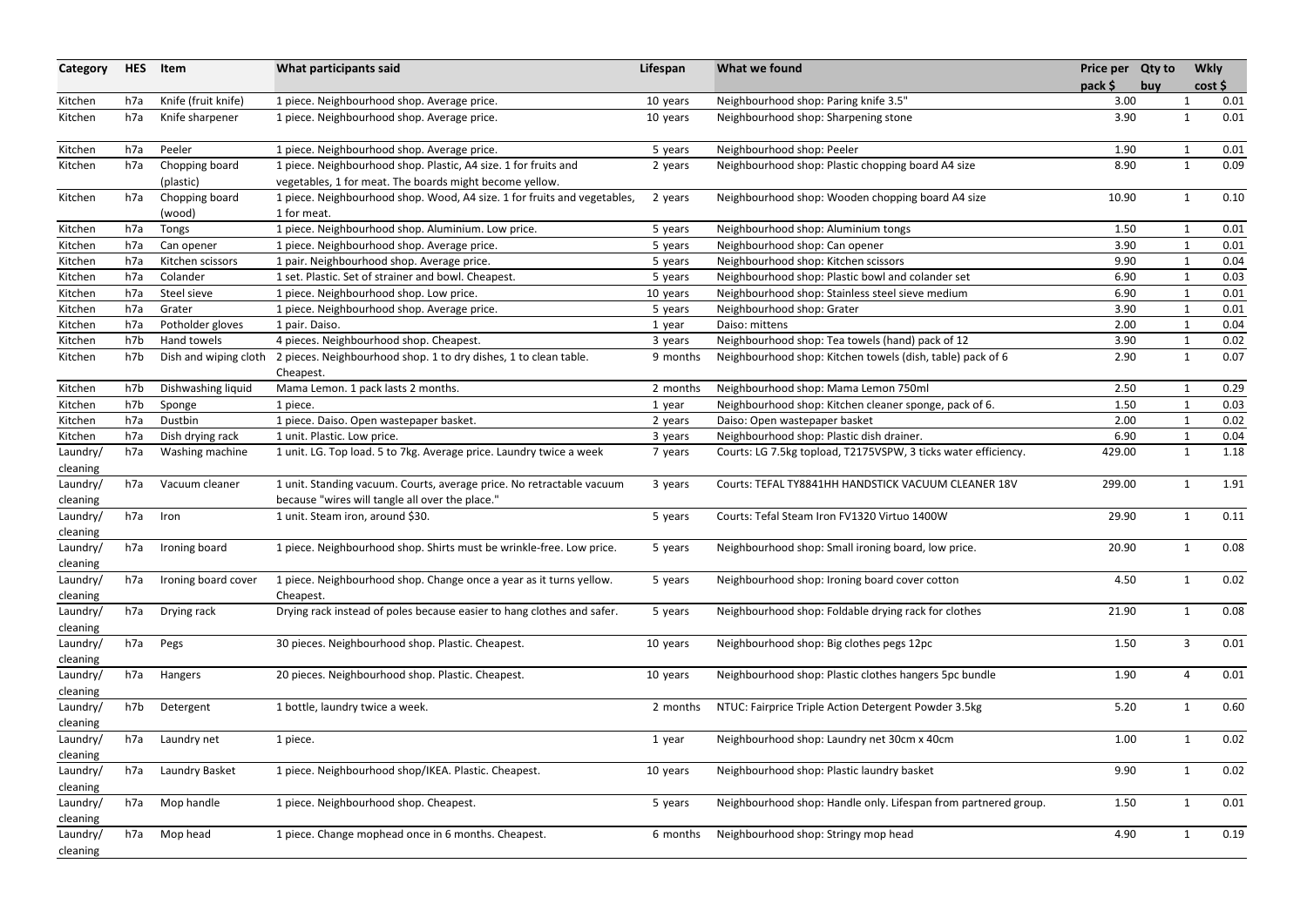| Category             | <b>HES</b> | Item                | What participants said                                                            | Lifespan | What we found                                                                                                                                                                                                                                                                                                        | Price per Qty to<br>$pack$ \$ | buy |                | <b>Wkly</b><br>cost |
|----------------------|------------|---------------------|-----------------------------------------------------------------------------------|----------|----------------------------------------------------------------------------------------------------------------------------------------------------------------------------------------------------------------------------------------------------------------------------------------------------------------------|-------------------------------|-----|----------------|---------------------|
| Laundry/<br>cleaning | h7a        | Pail                | 1 piece with strainer. Neighbourhood shop. Cheapest                               | 5 years  | Neighbourhood shop: Plastic pail with strainer                                                                                                                                                                                                                                                                       | 11.90                         |     |                | 0.05                |
| Laundry/<br>cleaning | h7a        | Broom               | 1 piece. Neighbourhood shop. Cheapest. Handle only.                               | 3 years  | Neighbourhood shop: Broom handle only                                                                                                                                                                                                                                                                                | 1.50                          |     | $\mathbf 1$    | 0.01                |
| Laundry/<br>cleaning | h7a        | Broom head          | 1 piece. Neighbourhood shop.                                                      | 1 year   | Neighbourhood shop: Broom head with plastic bristles                                                                                                                                                                                                                                                                 | 2.50                          |     | $\mathbf 1$    | 0.05                |
| Laundry/<br>cleaning | h7a        | Dustpan             | 1 piece. Neighbourhood shop. Cheapest.                                            | 5 years  | Neighbourhood shop: Dustpan with tall handle                                                                                                                                                                                                                                                                         | 3.20                          |     | $\mathbf 1$    | 0.01                |
| Laundry/<br>cleaning | h7b        | Floor cleaner       | 1 bottle. Low price.                                                              | 6 months | Neighbourhood shop: Magic Clean Floor Cleaner 2L                                                                                                                                                                                                                                                                     | 6.90                          |     | $\mathbf 1$    | 0.26                |
| Laundry/<br>cleaning | h7b        | Cleaning cloth      | Neighbourhood shop. Cheapest. One piece per month, 4 x 3pc packs a<br>year.       | 1 year   | Neighbourhood shop: Microfibre wiping cloths 3pc pack                                                                                                                                                                                                                                                                | 1.90                          |     | 4              | 0.15                |
| Laundry/<br>cleaning | h7b        | Kitchen cleaner     | 1 bottle. Low price.                                                              | 3 months | NTUC: Clorox kitchen cleaner spray 500ml                                                                                                                                                                                                                                                                             | 4.50                          |     | -1             | 0.35                |
| Laundry/<br>cleaning | h7b        | Sponge              | 1 piece. Low price.                                                               | 1 month  | Neighbourhood shop: Multi-purpose sponge for cleaning                                                                                                                                                                                                                                                                | 1.90                          |     |                | 0.44                |
| Laundry/<br>cleaning | h7b        | Tissue              | 1 pack of 5 boxes. Neighbourhood shop. 2-ply, cheapest.                           | 5 months | NTUC: Fairprice Facial Tissue 5 boxes pack                                                                                                                                                                                                                                                                           | 3.95                          |     | -1             | 0.18                |
| Bathroom             | h7a        | Grab bar            | Group says yes to grab bars and non-slip tiles, no to ramps.                      | 30 years | Rehab Mart Sg (online): Grab Bar Stainless Steel Nylon-coated White,<br>450mm @\$37. Assumed at least 2 grab bars are needed, one at the<br>shower and another near the toilet bowl. (HDB EASE only for those 65<br>yrs and above. Those between 60-64 must have at least one ADL<br>condition to enjoy the scheme.) | 37.00                         |     | $\overline{2}$ | 0.05                |
| Bathroom             | h7a        | Heater              | 1 unit. Gain City. Average price.                                                 | 5 years  | Gain City: MISTRAL INSTANT HEATER MSH708 T0100327                                                                                                                                                                                                                                                                    | 109.00                        |     |                | 0.42                |
| Bathroom             | h7a        | Showerhead          | 1 piece. Neighbourhood shop. Average price.                                       | 3 years  | Gain City does not sell showerhead on its own. Neighbourhood shop:<br>Showerhead                                                                                                                                                                                                                                     | 18.90                         |     | $\overline{1}$ | 0.12                |
| Bathroom             | h7a        | <b>Bidet</b>        | 1 piece. Neighbourhood shop. Low price.                                           | 2 years  | Neighbourhood shop: Bidet spray                                                                                                                                                                                                                                                                                      | 18.90                         |     | $\mathbf 1$    | 0.18                |
| Bathroom             | h7a        | Cabinet with mirror | 1 unit. Neighbourhood shop/IKEA/Seng Siang Choon/Hoe Kee                          | 10 years | IKEA: LILLÅNGEN Mirror cabinet with 1 door, black-brown                                                                                                                                                                                                                                                              | 55.00                         |     |                | 0.11                |
| Bathroom h7a         |            | Shower caddy        | 1 piece. Neighbourhood shop. Plastic. Low price.                                  | 2 years  | Neighbourhood shop: Suction plastic caddy holding up to 2kg                                                                                                                                                                                                                                                          | 3.90                          |     | $\mathbf{1}$   | 0.04                |
| <b>Bathroom</b>      | h7a        | Towel rail          | 1 piece. Neighbourhood shop. Average price.                                       | 30 years | Neighbourhood shop: Metal towel rail                                                                                                                                                                                                                                                                                 | 10.90                         |     |                | 0.01                |
| Bathroom             | h7a        | Towel hooks         | 1 piece. Neighbourhood shop. Low price.                                           | 1 year   | Neighbourhood shop: Metal rail with hooks to place over door edge                                                                                                                                                                                                                                                    | 1.00                          |     | $\mathbf{1}$   | 0.02                |
| Bathroom             | h7a        | Toilet brush        | 1 piece. Neighbourhood shop. Cheapest.                                            | 1 year   | Neighbourhood shop: Toilet plastic brush and holder                                                                                                                                                                                                                                                                  | 1.90                          |     |                | 0.04                |
| Bathroom             | h7b        | Toilet cleaner      | 1 bottle. Low price.                                                              | 3 months | NTUC: Mr Muscle toilet cleaner 500ml                                                                                                                                                                                                                                                                                 | 3.05                          |     |                | 0.23                |
| Bathroom             | h7a        | bathroom)           | Non-slip mat (outside 1 piece. Neighbourhood shop. Non-slip. Low price.           | 1 year   | Neighbourhood shop: Non-slip mat woven                                                                                                                                                                                                                                                                               | 6.90                          |     | 1              | 0.13                |
| Bathroom             | h7a        | Toilet paper holder | 1 unit. Average price.                                                            | 20 years | Neighbourhood shop: Plastic toilet paper holder                                                                                                                                                                                                                                                                      | 4.90                          |     |                | 0.005               |
| Bedroom              | h7a        | Bedframe            | 1 piece. IKEA. Super-single, metal, wood will attract bed bugs. Average<br>price. | 10 years | IKEA: Kopardal steel with Luroy base double 150cm (no super single<br>steel bed)                                                                                                                                                                                                                                     | 269.00                        |     | $\mathbf{1}$   | 0.52                |
| Bedroom              | h7a        | Mattress            | 1 piece. Courts. King Koll. Firm. Average price.                                  | 10 years | IKEA: Hovag sprung mattress 150 x 200cm                                                                                                                                                                                                                                                                              | 499.00                        |     |                | 0.96                |
| Bedroom              | h7a        | Mattress protector  | 2 sets. IKEA/departmental stores. Low price.                                      | 2 years  | IKEA: Parlmalva mattress protector 150x200                                                                                                                                                                                                                                                                           | 39.90                         |     | 2              | 0.77                |
| Bedroom              | h7a        | Pillow              | 2 pieces. IKEA/departmental stores. Average price.                                | 2 years  | IKEA: Hylle pillow firmer                                                                                                                                                                                                                                                                                            | 39.90                         |     | 2              | 0.77                |
| Bedroom              | h7a        | Pillow protector    | 2 sets. IKEA/departmental stores. Low price.                                      | 2 years  | NTUC: Domus pillow protector                                                                                                                                                                                                                                                                                         | 5.90                          |     | $\overline{2}$ | 0.11                |
| Bedroom              | h7a        | Bolster             | 1 piece. IKEA/departmental stores. Average price.                                 | 2 years  | IKEA: Strandbeta bolster                                                                                                                                                                                                                                                                                             | 12.90                         |     |                | 0.12                |
| Bedroom              | h7a        | Blanket             | "Thin sheet", 2 pieces. IKEA/departmental stores. Average price.                  | 2 years  | IKEA: Rodtoppa quilt 150x200cm cooler \$59; Hostoga quilt cover + 2<br>pillow cases \$19.90                                                                                                                                                                                                                          | 78.90                         |     | $\overline{2}$ | 1.51                |
| Bedroom              | h7a        | Bedsheets           | 2 sets. IKEA/departmental stores. Average price.                                  | 2 years  | IKEA: Nattjasmin fitted sheet 150x200cm                                                                                                                                                                                                                                                                              | 39.90                         |     |                | 0.77                |
| Bedroom              | h7a        | Pillow cover        | 2 sets. IKEA/departmental stores. Average price.                                  | 2 years  | (with blanket/quilt cover)                                                                                                                                                                                                                                                                                           | 0.00                          |     | 0              | 0.00                |
|                      |            |                     |                                                                                   |          |                                                                                                                                                                                                                                                                                                                      |                               |     |                |                     |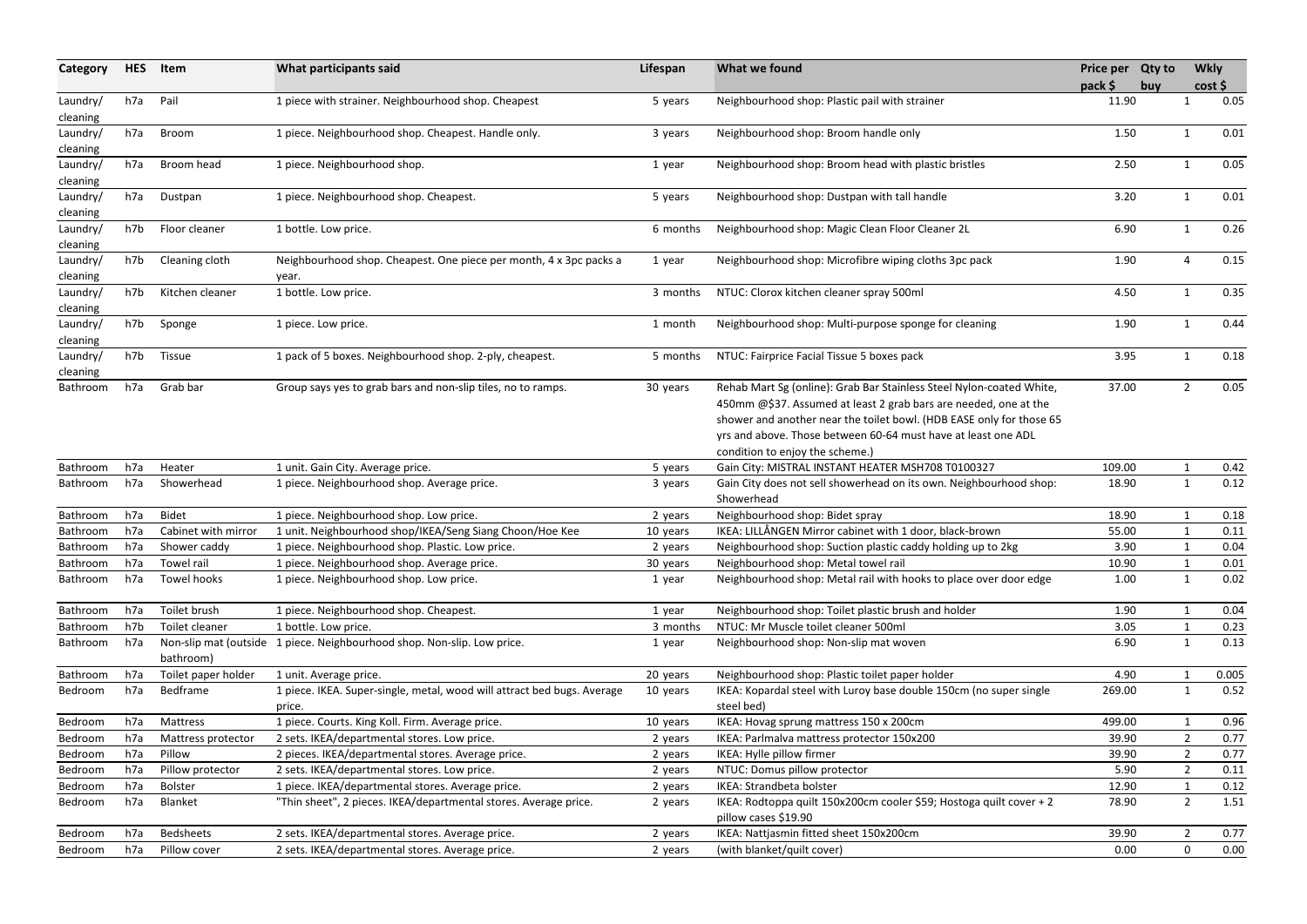| Category      | <b>HES</b> | Item                 |                                                                       | What participants said | Lifespan                                                                      | What we found | Price per | <b>Qty to</b> | <b>Wkly</b> |  |
|---------------|------------|----------------------|-----------------------------------------------------------------------|------------------------|-------------------------------------------------------------------------------|---------------|-----------|---------------|-------------|--|
|               |            |                      |                                                                       |                        |                                                                               | pack \$       | buy       | cost          |             |  |
| Bedroom       | h7a        | Bolster cover        | 2 sets. IKEA/departmental stores. Average price.                      | 2 years                | NTUC: Domus bolstercase                                                       | 6.90          |           |               | 0.13        |  |
| Bedroom       | h7a        | Bedside table        | 1 unit. IKEA. Metal. Low price.                                       | 10 years               | IKEA: Selje bedside table, steel, one drawer.                                 | 39.90         |           |               | 0.08        |  |
| Bedroom       | h7a        | Table lamp           | 1 unit. IKEA. Cheapest                                                | 10 years               | IKEA: Tvars table lamp                                                        | 3.90          |           |               | 0.01        |  |
| Bedroom       | h7a        | Wardrobe             | 1 unit. IKEA. With mirror outside. 2-door, sliding. Drawers. Average  | 10 years               | IKEA: Trysil wardrobe sliding doors 4-drawer but no mirror \$399,             | 408.90        |           |               | 0.78        |  |
|               |            |                      | price.                                                                |                        | Lundamo mirror \$9.90.                                                        |               |           |               |             |  |
| Storeroom     | h7a        | Shelves              | 1 unit. Neighbourhood shop. Steel, to keep newspapers, cheapest       | 5 years                | Not available at neighbourhood shop. IKEA: Hyllis steel shelving unit 60 x    | 19.90         |           |               | 0.08        |  |
|               |            |                      |                                                                       |                        | 140cm 4-tier                                                                  |               |           |               |             |  |
| Storeroom     | h7a        | Ladder               | 1 unit. Neighbourhood shop. 3-step ladder. Cheapest.                  | 5 years                | Neighbourhood shop: 3 step + platform ladder                                  | 42.90         |           |               | 0.16        |  |
| Storeroom     | h7a        | Stools               | 5 pieces. IKEA/Big Box/Novena/Picket & Rail. Plastic, stackable.      | 8 years                | Neighbourhood shop: Stackable plastic stool no back                           | 8.90          |           | 5             | 0.11        |  |
|               |            |                      | Cheapest, no back.                                                    |                        |                                                                               |               |           |               |             |  |
| Storeroom h7a |            | <b>Basic toolbox</b> | 1 set. IKEA/Neighbourhood shop. Hammer, screwdriver, spanner, pliers. | 20 years               | IKEA: Fixa 17-piece toolset with hammer, spanner, pliers, screwdriver         | 14.90         |           |               | 0.01        |  |
|               |            |                      |                                                                       |                        | and bits, allen keys, bradawl                                                 |               |           |               |             |  |
| Storeroom     | h7b        | Fire extinguisher    | 1 unit.                                                               | 3 years                | Neighbourhood shop: 16oz extinguisher                                         | 43.90         |           |               | 0.28        |  |
| Storeroom     | h7b        | WD40 multipurpose    | 1 bottle. Neighbourhood shop.                                         | 1 year                 | Neighbourhood shop: WD40 100ml                                                | 3.50          |           |               | 0.07        |  |
|               |            | oil                  |                                                                       |                        |                                                                               |               |           |               |             |  |
| Storeroom     | h7b        | Insecticide          | 1 bottle. Neighbourhood shop. Cheapest.                               | 3 months               | Neighbourhood shop: Shieldtox 270ml                                           | 4.90          |           |               | 0.38        |  |
| Storeroom     | h4a        | Sewing kit           | 1 set. Neighbourhood shop.                                            | 20 years               | Neighbourhood shop: Needle set \$0.50; pack of 4 rolls of white thread        | 1.00          |           |               | 0.001       |  |
|               |            |                      |                                                                       |                        | \$0.50                                                                        |               |           |               |             |  |
| Storeroom     |            | h10b Stationery      | 1 set. Neighbourhood shop. Pen, pencil, tape/glue.                    | 3 years                | Neighbourhood shop: Pack of 4 pens \$1, scissors \$1, UHU stick glue          | 10.75         |           |               | 0.07        |  |
|               |            |                      |                                                                       |                        | \$1.90, sticky tape \$1, masking tape \$1, box of 12 x 2B pencils \$1.80, box |               |           |               |             |  |
|               |            |                      |                                                                       |                        | cutter \$1, pencil sharpener \$1, A4 writing pad \$1.05.                      |               |           |               |             |  |
| Storeroom h7b |            | Repairs, DIY         | Annual budget \$200 per year                                          | 1 year                 |                                                                               | 200.00        |           |               | 3.84        |  |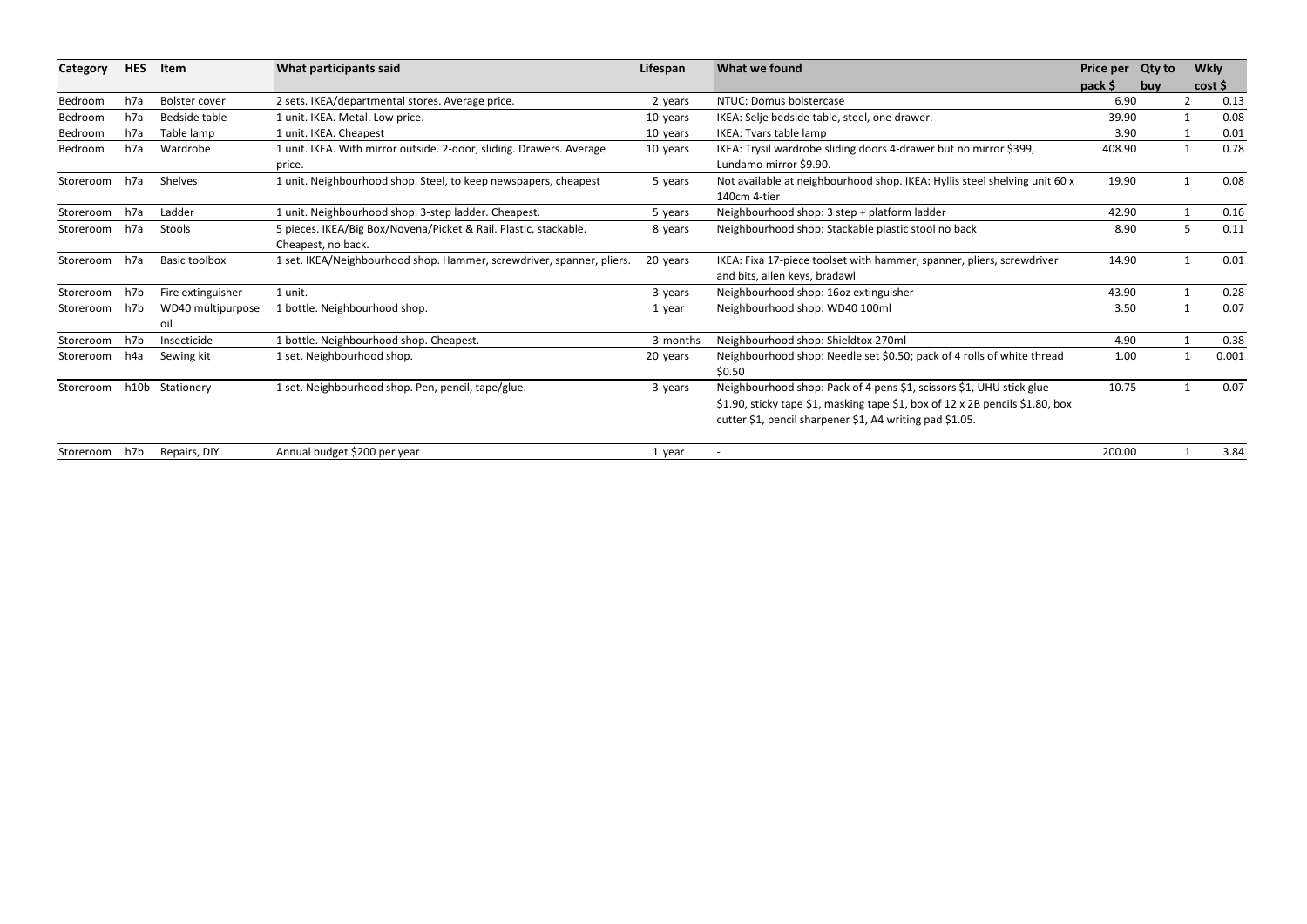### **Personal goods**

### **Total (men): \$ 17.48Total (women): \$ 30.68**

| Category         | <b>HES</b>      | Item                      | What participants said                                                                   | Lifespan   | What we found                                                                 | Price per Qty to<br>pack \$ | buy | <b>Wkly</b><br>cost |       |
|------------------|-----------------|---------------------------|------------------------------------------------------------------------------------------|------------|-------------------------------------------------------------------------------|-----------------------------|-----|---------------------|-------|
| <b>MEN</b>       |                 |                           |                                                                                          |            |                                                                               |                             |     |                     |       |
| Bathroom         |                 | h12a Bath towels          | 2 bath towels are sufficient. No need for face towel, use same towel.                    | 1 year     | Neighbourhood shop: Bath towel                                                | 7.90                        |     | $\overline{2}$      | 0.30  |
| Bathroom         | h12a            | Toilet rolls              | 1 roll a week. Average price.                                                            | 12 weeks   | NTUC: Beautex Premium bathroom tissues 12-roll pack                           | 5.95                        |     |                     | 0.50  |
| Toiletries       | h12a            | Shower cream              | 1 bottle. NTUC/Neighbourhood shop.                                                       | 2 months   | NTUC: Lux shower cream 950ml                                                  | 8.90                        |     |                     | 1.02  |
| Toiletries       |                 | h12a Shampoo              | 1 bottle. NTUC/Neighbourhood shop. Head and Shoulders/Lux. Average<br>price.             | 6 months   | Neighbourhood shop: Dove 680ml                                                | 7.95                        |     |                     | 0.30  |
| Toiletries       | h12a            | Toothpaste                | 1 tube per month. NTUC/Neighbourhood shop. Colgate/Darlie.                               | 3 months   | NTUC: Colgate Dental 175g 3-pc pack                                           | 6.40                        |     | 1                   | 0.49  |
| Toiletries       | h12a            | Toothbrush                | 1 piece. NTUC/neighbourhood shop. Cheapest, change every 3 months.                       | 9 months   | Neighbourhood shop: Darlie 3-pc pack                                          | 6.90                        |     | $\mathbf{1}$        | 0.18  |
| Toiletries       |                 | h12a Mouthwash            | 1 bottle. NTUC/neighbourhood shop. Listerine.                                            | 1 month    | NTUC: Listerine antiseptic mouthwash 250ml                                    | 4.50                        |     | 1                   | 1.04  |
| Toiletries       | h12a            | Dental floss              | 1 pack.                                                                                  | 3 months   | Guardian: Housebrand dental floss mint 60m                                    | 2.35                        |     | $\mathbf{1}$        | 0.18  |
| Toiletries       |                 | h12a Comb                 | 1 piece. NTUC/neighbourhood shop. Cheapest.                                              | 1 year     | Neighbourhood shop: Plastic comb                                              | 0.60                        |     |                     | 0.01  |
| Toiletries       | h12a            | Hair gel                  | 1 bottle. To keep hair tidy and presentable.                                             | 6 months   | Guardian: Gatsby Styling Gel 200g                                             | 6.80                        |     | 1                   | 0.26  |
| Toiletries       |                 | h12a Shaver               | 1 piece. NTUC/neighbourhood shop. Gillete. Manual shaver with<br>changeable blade.       | 2 years    | Guardian: Gillette Fusion razor                                               | 14.90                       |     | $\mathbf{1}$        | 0.14  |
| Toiletries       |                 | h12a Shaver blades        | 1 blade change in 2 months. Pack of 6 will last 12 months.                               | 12 months  | Guardian: Gillette Fusion blades, pack of 6.                                  | 31.90                       |     | 1                   | 0.61  |
| Toiletries       | h12a            | Shaving cream             | 1 can. NTUC/neighbourhood shop. Gillette.                                                | 3 months   | Guardian: Gillette foamy shave foam 50ml                                      | 3.30                        |     | $\mathbf{1}$        | 0.25  |
| Toiletries       | h12a            | Deodorant, cologne        | 1 bottle.                                                                                | 6 months   | Guardian: Adidas Fresh Anti Perspirant Spray 150ml                            | 7.90                        |     | $\mathbf{1}$        | 0.30  |
| Personal<br>care | h12a            | Haircut                   | 1 visit. Neighbourhood barber shop. Less than \$10.                                      | 1 month    | Neighbourhood barber                                                          | 7.00                        |     | $\mathbf{1}$        | 1.61  |
| Personal<br>care |                 | h12a Eye drops            | 1 bottle. Seldom used.                                                                   | 1 month    | Guardian: Optrex eyedrops 10ml                                                | 5.95                        |     | $\mathbf{1}$        | 1.37  |
| Personal<br>care |                 | h12a Spectacles           | 1 pair. Progressive and transition lens.                                                 | 2 years    | Owndays: Frame (\$158), progressive (\$100) and transition (\$100)<br>lenses. | 358.00                      |     |                     | 3.43  |
| Personal<br>care |                 | h12a Nail clipper         | 1 piece. Cheapest.                                                                       | 10 years   | Neighbourhood shop: Medium-sized                                              | 1.90                        |     | 1                   | 0.004 |
| Personal<br>care |                 | h12a Cotton buds          | 1 pack. NTUC/neighbourhood shop. Cheapest. 2 daily, 600pcs will last<br>about 10 months. | 10 months  | NTUC: Fairprice Cotton Buds 3 x 200s                                          | 0.95                        |     |                     | 0.02  |
| Medicine         | h <sub>8a</sub> | Panadol                   | 1 pack.                                                                                  | 1 year     | Guardian: Panadol 20 caps                                                     | 6.85                        |     |                     | 0.13  |
| Medicine         | h <sub>8a</sub> | Antihistemines            | 1 pack.                                                                                  | 1 year     | Guardian: Zyrtec R 10 tabs                                                    | 11.70                       |     |                     | 0.22  |
| Medicine         | h8a             | Sore throat lozenges      | 1 pack. Neighbourhood shop.                                                              | 1 year     | Guardian: Robitussin medicated lozenges 24s                                   | 3.90                        |     | 1                   | 0.07  |
| Medicine         | h8a             | Plasters                  | 1 pack.                                                                                  | 1 year     | Guardian: Housebrand, assorted 20pcs.                                         | 2.95                        |     |                     | 0.06  |
| Medicine         | h8a             | <b>Medicated plasters</b> | 1 pack.                                                                                  | 1 year     | Guardian: Salonpas pain relieving patch, hot, 20pcs.                          | 6.10                        |     |                     | 0.12  |
| Medicine         | h8a             | Antiseptic wash           | 1 bottle.                                                                                | 1 year     | Guardian: Dettol wound disinfectant 100ml                                     | 3.80                        |     |                     | 0.07  |
| Medicine         | h8a             | Indigestion pills         | 1 bottle.                                                                                | 1 year     | Guardian: Enzyplex digestive enzymes 30 tabs                                  | 15.20                       |     |                     | 0.29  |
| Medicine         | h8a             | Diarrhea pills            | 1 pack.                                                                                  | 1 year     | Guardian: Ultracarbon 20 pills                                                | 5.30                        |     |                     | 0.10  |
| Medicine         | h8a             | Ointment                  | 1 bottle.                                                                                | 1 year     | Guardian: Axe oil 10ml \$1.90                                                 | 1.90                        |     |                     | 0.04  |
| Medicine         | h8a             | Omega-3                   | 1 tab. Daily.                                                                            | 3.3 months | Guardian: Green Life 1000mg 100 tabs                                          | 31.68                       |     |                     | 2.21  |
| Medicine         | h8a             | Multi-vitamins            | 1 pack. Daily, 90 tabs will last about 3 months                                          | 3 months   | Guardian: Alive Whole Food Energizer Multi-Vit 90pcs                          | 27.84                       |     | $\mathbf{1}$        | 2.14  |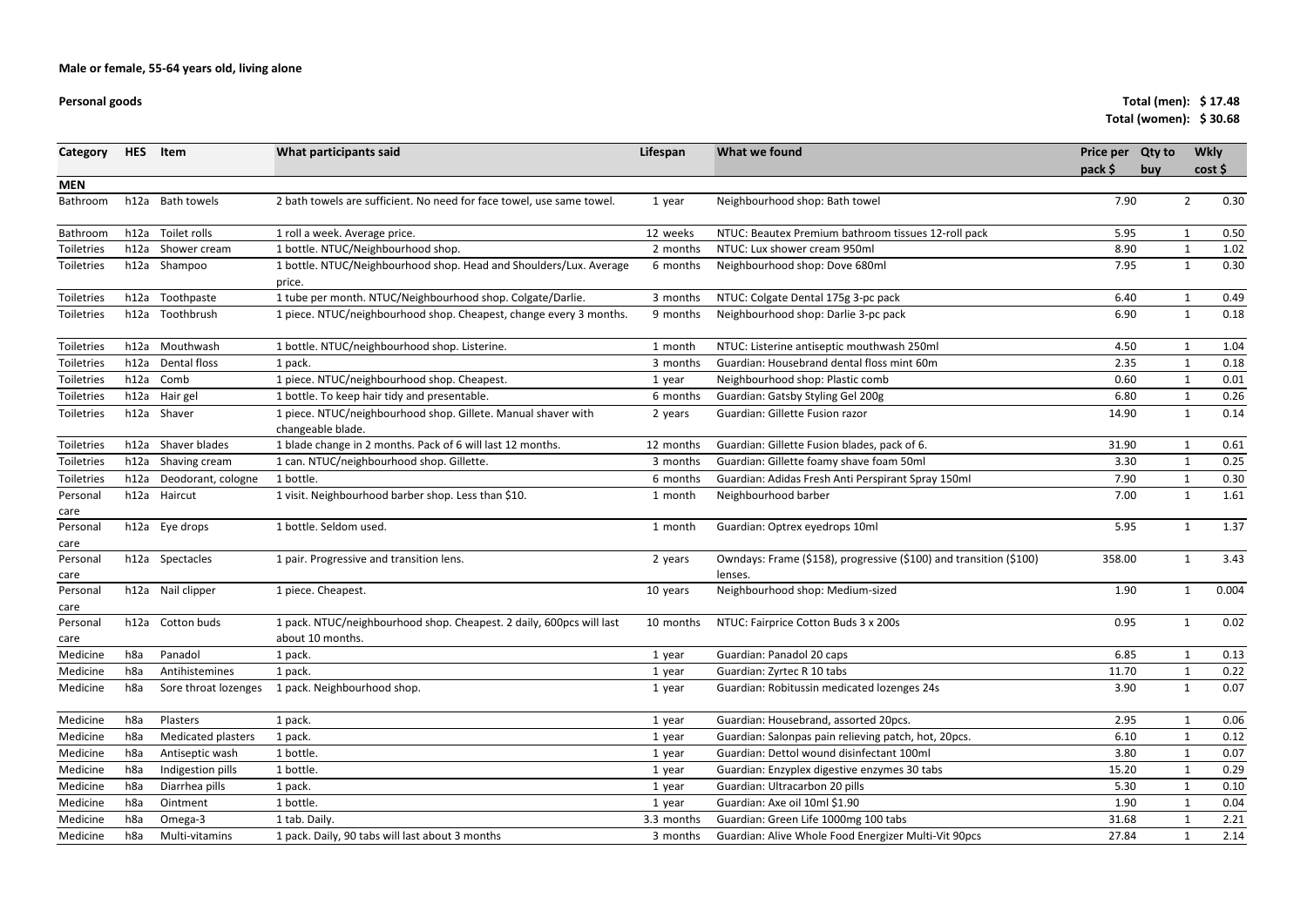| <b>WOMEN</b><br>Hand towels for face or for hair. 2 sets.<br>h12a Hand towels<br>Neighbourhood shop: Hand towel<br>4.00<br>$\overline{2}$<br>Bathroom<br>1 year<br>7.90<br>$\overline{2}$<br>h12a<br><b>Bath towels</b><br>Bath towels, 2 sets.<br>Neighbourhood shop: Bath towel<br>Bathroom<br>1 year<br>Toilet rolls<br>1 roll a week. Average price.<br>NTUC: Beautex Premium Bathroom Tissues 12s<br>5.95<br>0.50<br>h12a<br>12 weeks<br>Bathroom<br>8.90<br>h12a Shower cream<br>1 bottle. House brand. Average price.<br>NTUC: Lux shower cream 950ml<br>$\mathbf{1}$<br>Toiletries<br>2 months<br>h12a Shampoo<br>Neighbourhood shop: Dove 680ml<br>Toiletries<br>1 bottle. Average price.<br>3 months<br>7.95<br>$\mathbf{1}$<br>Hair conditioner<br>Guardian: Dove conditioner 480ml<br>7.70<br>0.59<br>h12a<br>1 bottle. Average price.<br>Toiletries<br>3 months<br>1<br>h12a<br>Shower cap<br>1 piece. Cheapest.<br>Neighbourhood shop: Shower cap<br>1.90<br>0.15<br>Toiletries<br>3 months<br>$\mathbf 1$<br>0.16<br>h12a<br>6.40<br>Toiletries<br>Toothpaste<br>1 tube. Colgate. Average price.<br>9 months<br>NTUC: Colgate Dental 175g 3-pc pack<br>Toothbrush<br>Neighbourhood shop: Darlie 3-pc pack<br>0.18<br>h12a<br>Change every 3 months<br>6.90<br>Toiletries<br>9 months<br>$\mathbf{1}$<br>h12a Mouthwash<br>1 bottle.<br>NTUC: Listerine antiseptic mouthwash 250ml<br>4.50<br>1.04<br>$\mathbf 1$<br>Toiletries<br>1 month<br>0.18<br>h12a Dental floss<br>Guardian: Housebrand dental floss mint 60m<br>2.35<br>Toiletries<br>1 piece. Cheapest.<br>3 months<br>0.001<br>h12a<br>Comb<br>1 piece. Cheapest.<br>Neighbourhood shop: Plastic comb<br>0.60<br>$\mathbf{1}$<br>Toiletries<br>10 years<br>h12a Hairbrush<br>1 piece. Cheapest.<br>Neighbourhood shop: Plastic hair brush<br>4.90<br>Toiletries<br>$\mathbf 1$<br>3 years<br>1 box. Functional ones to keep hair out while doing household chores.<br>Toiletries<br>h12a<br>Hairclips<br>Neighbourhood shop: Hair clips pack of 4<br>1.90<br>10 years<br>1<br>Cheapest.<br>h12a Hairdryer<br>Courts: Tefal hairdryer 1800W<br>Toiletries<br>1 unit. Average price for safety reasons.<br>29.90<br>$\mathbf 1$<br>5 years<br>Guardian: got2b Mind Blowing Quick Shape Mousse 200ml<br>h12a Hair mousse<br>1 bottle. NTUC/Guardian.<br>12.50<br>$\mathbf{1}$<br>Toiletries<br>3 months<br>Guardian: Revlon Colour Silk Hair Colour<br>9.90<br>h12a Hair dye<br>1 bottle a month. Average price.<br>Toiletries<br>1<br>1 month<br>h12a Shaver<br>1 piece. Cheapest. 6 weeks per piece.<br>Guardian: Guardian Tri-blade Razor for Ladies, one piece with 6 razor<br>3.95<br>Toiletries<br>36 weeks<br>$\mathbf{1}$<br>heads. No replacement blades sold separately.<br>h12a Facial cleanser<br>Guardian: Neutrogena Pure Mild Facial Cleanser 174ml<br>11.25<br>Toiletries<br>1 bottle. Neighbourhood shop. Average price.<br>3 months<br>1<br>0.58<br>Guardian: Simple Hydrating Light Moisturiser 125ml<br>15.20<br>Toiletries<br>h12a<br>Moisturizer (face)<br>1 bottle. Average price.<br>6 months<br>$\mathbf{1}$<br>h12a<br>Moisturizer (body)<br>1 bottle.<br>Guardian: Jergens Moisturiser 400ml<br>8.90<br>0.34<br>Toiletries<br>6 months<br>$\mathbf{1}$<br>Guardian: Maybeline Clear Smooth Pressed Powder<br>15.90<br>0.61<br>h12a<br>Face powder<br>1 piece. Average price.<br>$\mathbf 1$<br>Toiletries<br>6 months<br>0.26<br>h12a<br>Eyebrow pencil<br>Guardian: Skinfood Black Bean eyebrow pencil<br>6.90<br>Toiletries<br>1 piece. Low price.<br>6 months<br>$\mathbf{1}$<br>0.91<br>h12a<br>Guardian: SilyGirl Moisture Rich Lipcolour<br>$\overline{2}$<br>Lipstick<br>2 colours, one for day wear, one for night wear. Average price.<br>11.90<br>Toiletries<br>6 months<br>0.24<br>h12a Lipgloss<br>To prevent chapped lips<br>Guardian: Palladio herbal lipgloss<br>6.30<br>Toiletries<br>6 months<br>1<br>3.95<br>h12a Deodorant<br>Guardian: Rexona Women Roll-on 40ml<br>1 bottle. Average price.<br>0.30<br>Toiletries<br>3 months<br>Sunblock<br>Guardian: Banana Boat SPF30 sunscreen lotion<br>11.90<br>0.46<br>h12a<br>1 bottle. Average price.<br>6 months<br>Toiletries<br>1 haircut in 6 weeks. Matters for self-worth and respect. \$10 per haircut.<br>h12a Haircut<br>Neighbourhood salon<br>6 weeks<br>10.00<br>1.67<br>1<br>Personal<br>care<br>Neighbourhood salon<br>Neighbourhood shop: Perm, mid-point price.<br>3.07<br>h12a Hair perm<br>80.00<br>Personal<br>6 months<br>$\mathbf 1$<br>care<br>h12a Hair colour<br>Neighbourhood salon. Professional hair perm and hair colour twice a<br>Neighbourhood shop: Hair colour<br>60.00<br>2.30<br>6 months<br>Personal<br>year important for social participation. Since there is nice clothing for<br>care<br>special occasions, the hair must match too.<br>Guardian: Optrex eyedrops 10ml<br>5.95<br>1.37<br>h12a Eye drops<br>1 bottle.<br>Personal<br>1 month<br>$\mathbf 1$<br>care<br>Owndays: Frame (\$158), progressive (\$100) and transition (\$100)<br>1 pair. With progressive and transition lenses.<br>358.00<br>3.43<br>h12a Spectacles<br>Personal<br>2 years<br>$\mathbf 1$<br>lenses.<br>care<br>h12a Nail clipper<br>Neighbourhood shop: Medium-sized<br>1.90<br>0.004<br>1 piece. Average price.<br>$\mathbf{1}$<br>10 years<br>Personal<br>care<br>h12a Nail polish<br>Guardian: Sally Hansen CSM 3.0 11ml, assorted colours, 3-in-1 base<br>11.10<br>0.21<br>1 bottle. Average price.<br>1 year<br>1<br>Personal<br>coat+polish+top coat.<br>care<br>Guardian: SilkyGirl Cute Nails Extra Strength 200ml<br>h12a Nail polish remover<br>1 bottle. Average price.<br>4.90<br>Personal<br>$\mathbf{1}$<br>1 year | Category | <b>HES</b> | Item | <b>What participants said</b> | Lifespan | What we found | Price per Qty to<br>$pack$ \$ | buy | <b>Wkly</b><br>cost |
|------------------------------------------------------------------------------------------------------------------------------------------------------------------------------------------------------------------------------------------------------------------------------------------------------------------------------------------------------------------------------------------------------------------------------------------------------------------------------------------------------------------------------------------------------------------------------------------------------------------------------------------------------------------------------------------------------------------------------------------------------------------------------------------------------------------------------------------------------------------------------------------------------------------------------------------------------------------------------------------------------------------------------------------------------------------------------------------------------------------------------------------------------------------------------------------------------------------------------------------------------------------------------------------------------------------------------------------------------------------------------------------------------------------------------------------------------------------------------------------------------------------------------------------------------------------------------------------------------------------------------------------------------------------------------------------------------------------------------------------------------------------------------------------------------------------------------------------------------------------------------------------------------------------------------------------------------------------------------------------------------------------------------------------------------------------------------------------------------------------------------------------------------------------------------------------------------------------------------------------------------------------------------------------------------------------------------------------------------------------------------------------------------------------------------------------------------------------------------------------------------------------------------------------------------------------------------------------------------------------------------------------------------------------------------------------------------------------------------------------------------------------------------------------------------------------------------------------------------------------------------------------------------------------------------------------------------------------------------------------------------------------------------------------------------------------------------------------------------------------------------------------------------------------------------------------------------------------------------------------------------------------------------------------------------------------------------------------------------------------------------------------------------------------------------------------------------------------------------------------------------------------------------------------------------------------------------------------------------------------------------------------------------------------------------------------------------------------------------------------------------------------------------------------------------------------------------------------------------------------------------------------------------------------------------------------------------------------------------------------------------------------------------------------------------------------------------------------------------------------------------------------------------------------------------------------------------------------------------------------------------------------------------------------------------------------------------------------------------------------------------------------------------------------------------------------------------------------------------------------------------------------------------------------------------------------------------------------------------------------------------------------------------------------------------------------------------------------------------------------------------------------------------------------------------------------------------------------------------------------------------------------------------------------------------------------------------------------------------------------------------------------------------------------------------------------------------------------------------------------------------------------------------------------------------------------------------------------------------------------------------------------------------------------------------------------------------------------------------------------------------------------------------------------------------------------------------------------------------------------------------------------------------------------------------------------------------------------------------------------------------------------------------------------------------------------------------------------------|----------|------------|------|-------------------------------|----------|---------------|-------------------------------|-----|---------------------|
|                                                                                                                                                                                                                                                                                                                                                                                                                                                                                                                                                                                                                                                                                                                                                                                                                                                                                                                                                                                                                                                                                                                                                                                                                                                                                                                                                                                                                                                                                                                                                                                                                                                                                                                                                                                                                                                                                                                                                                                                                                                                                                                                                                                                                                                                                                                                                                                                                                                                                                                                                                                                                                                                                                                                                                                                                                                                                                                                                                                                                                                                                                                                                                                                                                                                                                                                                                                                                                                                                                                                                                                                                                                                                                                                                                                                                                                                                                                                                                                                                                                                                                                                                                                                                                                                                                                                                                                                                                                                                                                                                                                                                                                                                                                                                                                                                                                                                                                                                                                                                                                                                                                                                                                                                                                                                                                                                                                                                                                                                                                                                                                                                                                                                                                        |          |            |      |                               |          |               |                               |     |                     |
|                                                                                                                                                                                                                                                                                                                                                                                                                                                                                                                                                                                                                                                                                                                                                                                                                                                                                                                                                                                                                                                                                                                                                                                                                                                                                                                                                                                                                                                                                                                                                                                                                                                                                                                                                                                                                                                                                                                                                                                                                                                                                                                                                                                                                                                                                                                                                                                                                                                                                                                                                                                                                                                                                                                                                                                                                                                                                                                                                                                                                                                                                                                                                                                                                                                                                                                                                                                                                                                                                                                                                                                                                                                                                                                                                                                                                                                                                                                                                                                                                                                                                                                                                                                                                                                                                                                                                                                                                                                                                                                                                                                                                                                                                                                                                                                                                                                                                                                                                                                                                                                                                                                                                                                                                                                                                                                                                                                                                                                                                                                                                                                                                                                                                                                        |          |            |      |                               |          |               |                               |     | 0.15                |
|                                                                                                                                                                                                                                                                                                                                                                                                                                                                                                                                                                                                                                                                                                                                                                                                                                                                                                                                                                                                                                                                                                                                                                                                                                                                                                                                                                                                                                                                                                                                                                                                                                                                                                                                                                                                                                                                                                                                                                                                                                                                                                                                                                                                                                                                                                                                                                                                                                                                                                                                                                                                                                                                                                                                                                                                                                                                                                                                                                                                                                                                                                                                                                                                                                                                                                                                                                                                                                                                                                                                                                                                                                                                                                                                                                                                                                                                                                                                                                                                                                                                                                                                                                                                                                                                                                                                                                                                                                                                                                                                                                                                                                                                                                                                                                                                                                                                                                                                                                                                                                                                                                                                                                                                                                                                                                                                                                                                                                                                                                                                                                                                                                                                                                                        |          |            |      |                               |          |               |                               |     | 0.30                |
|                                                                                                                                                                                                                                                                                                                                                                                                                                                                                                                                                                                                                                                                                                                                                                                                                                                                                                                                                                                                                                                                                                                                                                                                                                                                                                                                                                                                                                                                                                                                                                                                                                                                                                                                                                                                                                                                                                                                                                                                                                                                                                                                                                                                                                                                                                                                                                                                                                                                                                                                                                                                                                                                                                                                                                                                                                                                                                                                                                                                                                                                                                                                                                                                                                                                                                                                                                                                                                                                                                                                                                                                                                                                                                                                                                                                                                                                                                                                                                                                                                                                                                                                                                                                                                                                                                                                                                                                                                                                                                                                                                                                                                                                                                                                                                                                                                                                                                                                                                                                                                                                                                                                                                                                                                                                                                                                                                                                                                                                                                                                                                                                                                                                                                                        |          |            |      |                               |          |               |                               |     |                     |
|                                                                                                                                                                                                                                                                                                                                                                                                                                                                                                                                                                                                                                                                                                                                                                                                                                                                                                                                                                                                                                                                                                                                                                                                                                                                                                                                                                                                                                                                                                                                                                                                                                                                                                                                                                                                                                                                                                                                                                                                                                                                                                                                                                                                                                                                                                                                                                                                                                                                                                                                                                                                                                                                                                                                                                                                                                                                                                                                                                                                                                                                                                                                                                                                                                                                                                                                                                                                                                                                                                                                                                                                                                                                                                                                                                                                                                                                                                                                                                                                                                                                                                                                                                                                                                                                                                                                                                                                                                                                                                                                                                                                                                                                                                                                                                                                                                                                                                                                                                                                                                                                                                                                                                                                                                                                                                                                                                                                                                                                                                                                                                                                                                                                                                                        |          |            |      |                               |          |               |                               |     | 1.02                |
|                                                                                                                                                                                                                                                                                                                                                                                                                                                                                                                                                                                                                                                                                                                                                                                                                                                                                                                                                                                                                                                                                                                                                                                                                                                                                                                                                                                                                                                                                                                                                                                                                                                                                                                                                                                                                                                                                                                                                                                                                                                                                                                                                                                                                                                                                                                                                                                                                                                                                                                                                                                                                                                                                                                                                                                                                                                                                                                                                                                                                                                                                                                                                                                                                                                                                                                                                                                                                                                                                                                                                                                                                                                                                                                                                                                                                                                                                                                                                                                                                                                                                                                                                                                                                                                                                                                                                                                                                                                                                                                                                                                                                                                                                                                                                                                                                                                                                                                                                                                                                                                                                                                                                                                                                                                                                                                                                                                                                                                                                                                                                                                                                                                                                                                        |          |            |      |                               |          |               |                               |     | 0.61                |
|                                                                                                                                                                                                                                                                                                                                                                                                                                                                                                                                                                                                                                                                                                                                                                                                                                                                                                                                                                                                                                                                                                                                                                                                                                                                                                                                                                                                                                                                                                                                                                                                                                                                                                                                                                                                                                                                                                                                                                                                                                                                                                                                                                                                                                                                                                                                                                                                                                                                                                                                                                                                                                                                                                                                                                                                                                                                                                                                                                                                                                                                                                                                                                                                                                                                                                                                                                                                                                                                                                                                                                                                                                                                                                                                                                                                                                                                                                                                                                                                                                                                                                                                                                                                                                                                                                                                                                                                                                                                                                                                                                                                                                                                                                                                                                                                                                                                                                                                                                                                                                                                                                                                                                                                                                                                                                                                                                                                                                                                                                                                                                                                                                                                                                                        |          |            |      |                               |          |               |                               |     |                     |
|                                                                                                                                                                                                                                                                                                                                                                                                                                                                                                                                                                                                                                                                                                                                                                                                                                                                                                                                                                                                                                                                                                                                                                                                                                                                                                                                                                                                                                                                                                                                                                                                                                                                                                                                                                                                                                                                                                                                                                                                                                                                                                                                                                                                                                                                                                                                                                                                                                                                                                                                                                                                                                                                                                                                                                                                                                                                                                                                                                                                                                                                                                                                                                                                                                                                                                                                                                                                                                                                                                                                                                                                                                                                                                                                                                                                                                                                                                                                                                                                                                                                                                                                                                                                                                                                                                                                                                                                                                                                                                                                                                                                                                                                                                                                                                                                                                                                                                                                                                                                                                                                                                                                                                                                                                                                                                                                                                                                                                                                                                                                                                                                                                                                                                                        |          |            |      |                               |          |               |                               |     |                     |
|                                                                                                                                                                                                                                                                                                                                                                                                                                                                                                                                                                                                                                                                                                                                                                                                                                                                                                                                                                                                                                                                                                                                                                                                                                                                                                                                                                                                                                                                                                                                                                                                                                                                                                                                                                                                                                                                                                                                                                                                                                                                                                                                                                                                                                                                                                                                                                                                                                                                                                                                                                                                                                                                                                                                                                                                                                                                                                                                                                                                                                                                                                                                                                                                                                                                                                                                                                                                                                                                                                                                                                                                                                                                                                                                                                                                                                                                                                                                                                                                                                                                                                                                                                                                                                                                                                                                                                                                                                                                                                                                                                                                                                                                                                                                                                                                                                                                                                                                                                                                                                                                                                                                                                                                                                                                                                                                                                                                                                                                                                                                                                                                                                                                                                                        |          |            |      |                               |          |               |                               |     |                     |
|                                                                                                                                                                                                                                                                                                                                                                                                                                                                                                                                                                                                                                                                                                                                                                                                                                                                                                                                                                                                                                                                                                                                                                                                                                                                                                                                                                                                                                                                                                                                                                                                                                                                                                                                                                                                                                                                                                                                                                                                                                                                                                                                                                                                                                                                                                                                                                                                                                                                                                                                                                                                                                                                                                                                                                                                                                                                                                                                                                                                                                                                                                                                                                                                                                                                                                                                                                                                                                                                                                                                                                                                                                                                                                                                                                                                                                                                                                                                                                                                                                                                                                                                                                                                                                                                                                                                                                                                                                                                                                                                                                                                                                                                                                                                                                                                                                                                                                                                                                                                                                                                                                                                                                                                                                                                                                                                                                                                                                                                                                                                                                                                                                                                                                                        |          |            |      |                               |          |               |                               |     |                     |
|                                                                                                                                                                                                                                                                                                                                                                                                                                                                                                                                                                                                                                                                                                                                                                                                                                                                                                                                                                                                                                                                                                                                                                                                                                                                                                                                                                                                                                                                                                                                                                                                                                                                                                                                                                                                                                                                                                                                                                                                                                                                                                                                                                                                                                                                                                                                                                                                                                                                                                                                                                                                                                                                                                                                                                                                                                                                                                                                                                                                                                                                                                                                                                                                                                                                                                                                                                                                                                                                                                                                                                                                                                                                                                                                                                                                                                                                                                                                                                                                                                                                                                                                                                                                                                                                                                                                                                                                                                                                                                                                                                                                                                                                                                                                                                                                                                                                                                                                                                                                                                                                                                                                                                                                                                                                                                                                                                                                                                                                                                                                                                                                                                                                                                                        |          |            |      |                               |          |               |                               |     |                     |
|                                                                                                                                                                                                                                                                                                                                                                                                                                                                                                                                                                                                                                                                                                                                                                                                                                                                                                                                                                                                                                                                                                                                                                                                                                                                                                                                                                                                                                                                                                                                                                                                                                                                                                                                                                                                                                                                                                                                                                                                                                                                                                                                                                                                                                                                                                                                                                                                                                                                                                                                                                                                                                                                                                                                                                                                                                                                                                                                                                                                                                                                                                                                                                                                                                                                                                                                                                                                                                                                                                                                                                                                                                                                                                                                                                                                                                                                                                                                                                                                                                                                                                                                                                                                                                                                                                                                                                                                                                                                                                                                                                                                                                                                                                                                                                                                                                                                                                                                                                                                                                                                                                                                                                                                                                                                                                                                                                                                                                                                                                                                                                                                                                                                                                                        |          |            |      |                               |          |               |                               |     |                     |
|                                                                                                                                                                                                                                                                                                                                                                                                                                                                                                                                                                                                                                                                                                                                                                                                                                                                                                                                                                                                                                                                                                                                                                                                                                                                                                                                                                                                                                                                                                                                                                                                                                                                                                                                                                                                                                                                                                                                                                                                                                                                                                                                                                                                                                                                                                                                                                                                                                                                                                                                                                                                                                                                                                                                                                                                                                                                                                                                                                                                                                                                                                                                                                                                                                                                                                                                                                                                                                                                                                                                                                                                                                                                                                                                                                                                                                                                                                                                                                                                                                                                                                                                                                                                                                                                                                                                                                                                                                                                                                                                                                                                                                                                                                                                                                                                                                                                                                                                                                                                                                                                                                                                                                                                                                                                                                                                                                                                                                                                                                                                                                                                                                                                                                                        |          |            |      |                               |          |               |                               |     |                     |
|                                                                                                                                                                                                                                                                                                                                                                                                                                                                                                                                                                                                                                                                                                                                                                                                                                                                                                                                                                                                                                                                                                                                                                                                                                                                                                                                                                                                                                                                                                                                                                                                                                                                                                                                                                                                                                                                                                                                                                                                                                                                                                                                                                                                                                                                                                                                                                                                                                                                                                                                                                                                                                                                                                                                                                                                                                                                                                                                                                                                                                                                                                                                                                                                                                                                                                                                                                                                                                                                                                                                                                                                                                                                                                                                                                                                                                                                                                                                                                                                                                                                                                                                                                                                                                                                                                                                                                                                                                                                                                                                                                                                                                                                                                                                                                                                                                                                                                                                                                                                                                                                                                                                                                                                                                                                                                                                                                                                                                                                                                                                                                                                                                                                                                                        |          |            |      |                               |          |               |                               |     | 0.03                |
|                                                                                                                                                                                                                                                                                                                                                                                                                                                                                                                                                                                                                                                                                                                                                                                                                                                                                                                                                                                                                                                                                                                                                                                                                                                                                                                                                                                                                                                                                                                                                                                                                                                                                                                                                                                                                                                                                                                                                                                                                                                                                                                                                                                                                                                                                                                                                                                                                                                                                                                                                                                                                                                                                                                                                                                                                                                                                                                                                                                                                                                                                                                                                                                                                                                                                                                                                                                                                                                                                                                                                                                                                                                                                                                                                                                                                                                                                                                                                                                                                                                                                                                                                                                                                                                                                                                                                                                                                                                                                                                                                                                                                                                                                                                                                                                                                                                                                                                                                                                                                                                                                                                                                                                                                                                                                                                                                                                                                                                                                                                                                                                                                                                                                                                        |          |            |      |                               |          |               |                               |     | 0.004               |
|                                                                                                                                                                                                                                                                                                                                                                                                                                                                                                                                                                                                                                                                                                                                                                                                                                                                                                                                                                                                                                                                                                                                                                                                                                                                                                                                                                                                                                                                                                                                                                                                                                                                                                                                                                                                                                                                                                                                                                                                                                                                                                                                                                                                                                                                                                                                                                                                                                                                                                                                                                                                                                                                                                                                                                                                                                                                                                                                                                                                                                                                                                                                                                                                                                                                                                                                                                                                                                                                                                                                                                                                                                                                                                                                                                                                                                                                                                                                                                                                                                                                                                                                                                                                                                                                                                                                                                                                                                                                                                                                                                                                                                                                                                                                                                                                                                                                                                                                                                                                                                                                                                                                                                                                                                                                                                                                                                                                                                                                                                                                                                                                                                                                                                                        |          |            |      |                               |          |               |                               |     |                     |
|                                                                                                                                                                                                                                                                                                                                                                                                                                                                                                                                                                                                                                                                                                                                                                                                                                                                                                                                                                                                                                                                                                                                                                                                                                                                                                                                                                                                                                                                                                                                                                                                                                                                                                                                                                                                                                                                                                                                                                                                                                                                                                                                                                                                                                                                                                                                                                                                                                                                                                                                                                                                                                                                                                                                                                                                                                                                                                                                                                                                                                                                                                                                                                                                                                                                                                                                                                                                                                                                                                                                                                                                                                                                                                                                                                                                                                                                                                                                                                                                                                                                                                                                                                                                                                                                                                                                                                                                                                                                                                                                                                                                                                                                                                                                                                                                                                                                                                                                                                                                                                                                                                                                                                                                                                                                                                                                                                                                                                                                                                                                                                                                                                                                                                                        |          |            |      |                               |          |               |                               |     | 0.11                |
|                                                                                                                                                                                                                                                                                                                                                                                                                                                                                                                                                                                                                                                                                                                                                                                                                                                                                                                                                                                                                                                                                                                                                                                                                                                                                                                                                                                                                                                                                                                                                                                                                                                                                                                                                                                                                                                                                                                                                                                                                                                                                                                                                                                                                                                                                                                                                                                                                                                                                                                                                                                                                                                                                                                                                                                                                                                                                                                                                                                                                                                                                                                                                                                                                                                                                                                                                                                                                                                                                                                                                                                                                                                                                                                                                                                                                                                                                                                                                                                                                                                                                                                                                                                                                                                                                                                                                                                                                                                                                                                                                                                                                                                                                                                                                                                                                                                                                                                                                                                                                                                                                                                                                                                                                                                                                                                                                                                                                                                                                                                                                                                                                                                                                                                        |          |            |      |                               |          |               |                               |     | 0.96                |
|                                                                                                                                                                                                                                                                                                                                                                                                                                                                                                                                                                                                                                                                                                                                                                                                                                                                                                                                                                                                                                                                                                                                                                                                                                                                                                                                                                                                                                                                                                                                                                                                                                                                                                                                                                                                                                                                                                                                                                                                                                                                                                                                                                                                                                                                                                                                                                                                                                                                                                                                                                                                                                                                                                                                                                                                                                                                                                                                                                                                                                                                                                                                                                                                                                                                                                                                                                                                                                                                                                                                                                                                                                                                                                                                                                                                                                                                                                                                                                                                                                                                                                                                                                                                                                                                                                                                                                                                                                                                                                                                                                                                                                                                                                                                                                                                                                                                                                                                                                                                                                                                                                                                                                                                                                                                                                                                                                                                                                                                                                                                                                                                                                                                                                                        |          |            |      |                               |          |               |                               |     | 2.28                |
|                                                                                                                                                                                                                                                                                                                                                                                                                                                                                                                                                                                                                                                                                                                                                                                                                                                                                                                                                                                                                                                                                                                                                                                                                                                                                                                                                                                                                                                                                                                                                                                                                                                                                                                                                                                                                                                                                                                                                                                                                                                                                                                                                                                                                                                                                                                                                                                                                                                                                                                                                                                                                                                                                                                                                                                                                                                                                                                                                                                                                                                                                                                                                                                                                                                                                                                                                                                                                                                                                                                                                                                                                                                                                                                                                                                                                                                                                                                                                                                                                                                                                                                                                                                                                                                                                                                                                                                                                                                                                                                                                                                                                                                                                                                                                                                                                                                                                                                                                                                                                                                                                                                                                                                                                                                                                                                                                                                                                                                                                                                                                                                                                                                                                                                        |          |            |      |                               |          |               |                               |     | 0.11                |
|                                                                                                                                                                                                                                                                                                                                                                                                                                                                                                                                                                                                                                                                                                                                                                                                                                                                                                                                                                                                                                                                                                                                                                                                                                                                                                                                                                                                                                                                                                                                                                                                                                                                                                                                                                                                                                                                                                                                                                                                                                                                                                                                                                                                                                                                                                                                                                                                                                                                                                                                                                                                                                                                                                                                                                                                                                                                                                                                                                                                                                                                                                                                                                                                                                                                                                                                                                                                                                                                                                                                                                                                                                                                                                                                                                                                                                                                                                                                                                                                                                                                                                                                                                                                                                                                                                                                                                                                                                                                                                                                                                                                                                                                                                                                                                                                                                                                                                                                                                                                                                                                                                                                                                                                                                                                                                                                                                                                                                                                                                                                                                                                                                                                                                                        |          |            |      |                               |          |               |                               |     |                     |
|                                                                                                                                                                                                                                                                                                                                                                                                                                                                                                                                                                                                                                                                                                                                                                                                                                                                                                                                                                                                                                                                                                                                                                                                                                                                                                                                                                                                                                                                                                                                                                                                                                                                                                                                                                                                                                                                                                                                                                                                                                                                                                                                                                                                                                                                                                                                                                                                                                                                                                                                                                                                                                                                                                                                                                                                                                                                                                                                                                                                                                                                                                                                                                                                                                                                                                                                                                                                                                                                                                                                                                                                                                                                                                                                                                                                                                                                                                                                                                                                                                                                                                                                                                                                                                                                                                                                                                                                                                                                                                                                                                                                                                                                                                                                                                                                                                                                                                                                                                                                                                                                                                                                                                                                                                                                                                                                                                                                                                                                                                                                                                                                                                                                                                                        |          |            |      |                               |          |               |                               |     | 0.86                |
|                                                                                                                                                                                                                                                                                                                                                                                                                                                                                                                                                                                                                                                                                                                                                                                                                                                                                                                                                                                                                                                                                                                                                                                                                                                                                                                                                                                                                                                                                                                                                                                                                                                                                                                                                                                                                                                                                                                                                                                                                                                                                                                                                                                                                                                                                                                                                                                                                                                                                                                                                                                                                                                                                                                                                                                                                                                                                                                                                                                                                                                                                                                                                                                                                                                                                                                                                                                                                                                                                                                                                                                                                                                                                                                                                                                                                                                                                                                                                                                                                                                                                                                                                                                                                                                                                                                                                                                                                                                                                                                                                                                                                                                                                                                                                                                                                                                                                                                                                                                                                                                                                                                                                                                                                                                                                                                                                                                                                                                                                                                                                                                                                                                                                                                        |          |            |      |                               |          |               |                               |     |                     |
|                                                                                                                                                                                                                                                                                                                                                                                                                                                                                                                                                                                                                                                                                                                                                                                                                                                                                                                                                                                                                                                                                                                                                                                                                                                                                                                                                                                                                                                                                                                                                                                                                                                                                                                                                                                                                                                                                                                                                                                                                                                                                                                                                                                                                                                                                                                                                                                                                                                                                                                                                                                                                                                                                                                                                                                                                                                                                                                                                                                                                                                                                                                                                                                                                                                                                                                                                                                                                                                                                                                                                                                                                                                                                                                                                                                                                                                                                                                                                                                                                                                                                                                                                                                                                                                                                                                                                                                                                                                                                                                                                                                                                                                                                                                                                                                                                                                                                                                                                                                                                                                                                                                                                                                                                                                                                                                                                                                                                                                                                                                                                                                                                                                                                                                        |          |            |      |                               |          |               |                               |     |                     |
|                                                                                                                                                                                                                                                                                                                                                                                                                                                                                                                                                                                                                                                                                                                                                                                                                                                                                                                                                                                                                                                                                                                                                                                                                                                                                                                                                                                                                                                                                                                                                                                                                                                                                                                                                                                                                                                                                                                                                                                                                                                                                                                                                                                                                                                                                                                                                                                                                                                                                                                                                                                                                                                                                                                                                                                                                                                                                                                                                                                                                                                                                                                                                                                                                                                                                                                                                                                                                                                                                                                                                                                                                                                                                                                                                                                                                                                                                                                                                                                                                                                                                                                                                                                                                                                                                                                                                                                                                                                                                                                                                                                                                                                                                                                                                                                                                                                                                                                                                                                                                                                                                                                                                                                                                                                                                                                                                                                                                                                                                                                                                                                                                                                                                                                        |          |            |      |                               |          |               |                               |     |                     |
|                                                                                                                                                                                                                                                                                                                                                                                                                                                                                                                                                                                                                                                                                                                                                                                                                                                                                                                                                                                                                                                                                                                                                                                                                                                                                                                                                                                                                                                                                                                                                                                                                                                                                                                                                                                                                                                                                                                                                                                                                                                                                                                                                                                                                                                                                                                                                                                                                                                                                                                                                                                                                                                                                                                                                                                                                                                                                                                                                                                                                                                                                                                                                                                                                                                                                                                                                                                                                                                                                                                                                                                                                                                                                                                                                                                                                                                                                                                                                                                                                                                                                                                                                                                                                                                                                                                                                                                                                                                                                                                                                                                                                                                                                                                                                                                                                                                                                                                                                                                                                                                                                                                                                                                                                                                                                                                                                                                                                                                                                                                                                                                                                                                                                                                        |          |            |      |                               |          |               |                               |     |                     |
|                                                                                                                                                                                                                                                                                                                                                                                                                                                                                                                                                                                                                                                                                                                                                                                                                                                                                                                                                                                                                                                                                                                                                                                                                                                                                                                                                                                                                                                                                                                                                                                                                                                                                                                                                                                                                                                                                                                                                                                                                                                                                                                                                                                                                                                                                                                                                                                                                                                                                                                                                                                                                                                                                                                                                                                                                                                                                                                                                                                                                                                                                                                                                                                                                                                                                                                                                                                                                                                                                                                                                                                                                                                                                                                                                                                                                                                                                                                                                                                                                                                                                                                                                                                                                                                                                                                                                                                                                                                                                                                                                                                                                                                                                                                                                                                                                                                                                                                                                                                                                                                                                                                                                                                                                                                                                                                                                                                                                                                                                                                                                                                                                                                                                                                        |          |            |      |                               |          |               |                               |     |                     |
|                                                                                                                                                                                                                                                                                                                                                                                                                                                                                                                                                                                                                                                                                                                                                                                                                                                                                                                                                                                                                                                                                                                                                                                                                                                                                                                                                                                                                                                                                                                                                                                                                                                                                                                                                                                                                                                                                                                                                                                                                                                                                                                                                                                                                                                                                                                                                                                                                                                                                                                                                                                                                                                                                                                                                                                                                                                                                                                                                                                                                                                                                                                                                                                                                                                                                                                                                                                                                                                                                                                                                                                                                                                                                                                                                                                                                                                                                                                                                                                                                                                                                                                                                                                                                                                                                                                                                                                                                                                                                                                                                                                                                                                                                                                                                                                                                                                                                                                                                                                                                                                                                                                                                                                                                                                                                                                                                                                                                                                                                                                                                                                                                                                                                                                        |          |            |      |                               |          |               |                               |     |                     |
|                                                                                                                                                                                                                                                                                                                                                                                                                                                                                                                                                                                                                                                                                                                                                                                                                                                                                                                                                                                                                                                                                                                                                                                                                                                                                                                                                                                                                                                                                                                                                                                                                                                                                                                                                                                                                                                                                                                                                                                                                                                                                                                                                                                                                                                                                                                                                                                                                                                                                                                                                                                                                                                                                                                                                                                                                                                                                                                                                                                                                                                                                                                                                                                                                                                                                                                                                                                                                                                                                                                                                                                                                                                                                                                                                                                                                                                                                                                                                                                                                                                                                                                                                                                                                                                                                                                                                                                                                                                                                                                                                                                                                                                                                                                                                                                                                                                                                                                                                                                                                                                                                                                                                                                                                                                                                                                                                                                                                                                                                                                                                                                                                                                                                                                        |          |            |      |                               |          |               |                               |     |                     |
|                                                                                                                                                                                                                                                                                                                                                                                                                                                                                                                                                                                                                                                                                                                                                                                                                                                                                                                                                                                                                                                                                                                                                                                                                                                                                                                                                                                                                                                                                                                                                                                                                                                                                                                                                                                                                                                                                                                                                                                                                                                                                                                                                                                                                                                                                                                                                                                                                                                                                                                                                                                                                                                                                                                                                                                                                                                                                                                                                                                                                                                                                                                                                                                                                                                                                                                                                                                                                                                                                                                                                                                                                                                                                                                                                                                                                                                                                                                                                                                                                                                                                                                                                                                                                                                                                                                                                                                                                                                                                                                                                                                                                                                                                                                                                                                                                                                                                                                                                                                                                                                                                                                                                                                                                                                                                                                                                                                                                                                                                                                                                                                                                                                                                                                        |          |            |      |                               |          |               |                               |     |                     |
|                                                                                                                                                                                                                                                                                                                                                                                                                                                                                                                                                                                                                                                                                                                                                                                                                                                                                                                                                                                                                                                                                                                                                                                                                                                                                                                                                                                                                                                                                                                                                                                                                                                                                                                                                                                                                                                                                                                                                                                                                                                                                                                                                                                                                                                                                                                                                                                                                                                                                                                                                                                                                                                                                                                                                                                                                                                                                                                                                                                                                                                                                                                                                                                                                                                                                                                                                                                                                                                                                                                                                                                                                                                                                                                                                                                                                                                                                                                                                                                                                                                                                                                                                                                                                                                                                                                                                                                                                                                                                                                                                                                                                                                                                                                                                                                                                                                                                                                                                                                                                                                                                                                                                                                                                                                                                                                                                                                                                                                                                                                                                                                                                                                                                                                        |          |            |      |                               |          |               |                               |     |                     |
|                                                                                                                                                                                                                                                                                                                                                                                                                                                                                                                                                                                                                                                                                                                                                                                                                                                                                                                                                                                                                                                                                                                                                                                                                                                                                                                                                                                                                                                                                                                                                                                                                                                                                                                                                                                                                                                                                                                                                                                                                                                                                                                                                                                                                                                                                                                                                                                                                                                                                                                                                                                                                                                                                                                                                                                                                                                                                                                                                                                                                                                                                                                                                                                                                                                                                                                                                                                                                                                                                                                                                                                                                                                                                                                                                                                                                                                                                                                                                                                                                                                                                                                                                                                                                                                                                                                                                                                                                                                                                                                                                                                                                                                                                                                                                                                                                                                                                                                                                                                                                                                                                                                                                                                                                                                                                                                                                                                                                                                                                                                                                                                                                                                                                                                        |          |            |      |                               |          |               |                               |     |                     |
|                                                                                                                                                                                                                                                                                                                                                                                                                                                                                                                                                                                                                                                                                                                                                                                                                                                                                                                                                                                                                                                                                                                                                                                                                                                                                                                                                                                                                                                                                                                                                                                                                                                                                                                                                                                                                                                                                                                                                                                                                                                                                                                                                                                                                                                                                                                                                                                                                                                                                                                                                                                                                                                                                                                                                                                                                                                                                                                                                                                                                                                                                                                                                                                                                                                                                                                                                                                                                                                                                                                                                                                                                                                                                                                                                                                                                                                                                                                                                                                                                                                                                                                                                                                                                                                                                                                                                                                                                                                                                                                                                                                                                                                                                                                                                                                                                                                                                                                                                                                                                                                                                                                                                                                                                                                                                                                                                                                                                                                                                                                                                                                                                                                                                                                        |          |            |      |                               |          |               |                               |     |                     |
|                                                                                                                                                                                                                                                                                                                                                                                                                                                                                                                                                                                                                                                                                                                                                                                                                                                                                                                                                                                                                                                                                                                                                                                                                                                                                                                                                                                                                                                                                                                                                                                                                                                                                                                                                                                                                                                                                                                                                                                                                                                                                                                                                                                                                                                                                                                                                                                                                                                                                                                                                                                                                                                                                                                                                                                                                                                                                                                                                                                                                                                                                                                                                                                                                                                                                                                                                                                                                                                                                                                                                                                                                                                                                                                                                                                                                                                                                                                                                                                                                                                                                                                                                                                                                                                                                                                                                                                                                                                                                                                                                                                                                                                                                                                                                                                                                                                                                                                                                                                                                                                                                                                                                                                                                                                                                                                                                                                                                                                                                                                                                                                                                                                                                                                        |          |            |      |                               |          |               |                               |     |                     |
|                                                                                                                                                                                                                                                                                                                                                                                                                                                                                                                                                                                                                                                                                                                                                                                                                                                                                                                                                                                                                                                                                                                                                                                                                                                                                                                                                                                                                                                                                                                                                                                                                                                                                                                                                                                                                                                                                                                                                                                                                                                                                                                                                                                                                                                                                                                                                                                                                                                                                                                                                                                                                                                                                                                                                                                                                                                                                                                                                                                                                                                                                                                                                                                                                                                                                                                                                                                                                                                                                                                                                                                                                                                                                                                                                                                                                                                                                                                                                                                                                                                                                                                                                                                                                                                                                                                                                                                                                                                                                                                                                                                                                                                                                                                                                                                                                                                                                                                                                                                                                                                                                                                                                                                                                                                                                                                                                                                                                                                                                                                                                                                                                                                                                                                        |          |            |      |                               |          |               |                               |     |                     |
|                                                                                                                                                                                                                                                                                                                                                                                                                                                                                                                                                                                                                                                                                                                                                                                                                                                                                                                                                                                                                                                                                                                                                                                                                                                                                                                                                                                                                                                                                                                                                                                                                                                                                                                                                                                                                                                                                                                                                                                                                                                                                                                                                                                                                                                                                                                                                                                                                                                                                                                                                                                                                                                                                                                                                                                                                                                                                                                                                                                                                                                                                                                                                                                                                                                                                                                                                                                                                                                                                                                                                                                                                                                                                                                                                                                                                                                                                                                                                                                                                                                                                                                                                                                                                                                                                                                                                                                                                                                                                                                                                                                                                                                                                                                                                                                                                                                                                                                                                                                                                                                                                                                                                                                                                                                                                                                                                                                                                                                                                                                                                                                                                                                                                                                        |          |            |      |                               |          |               |                               |     |                     |
|                                                                                                                                                                                                                                                                                                                                                                                                                                                                                                                                                                                                                                                                                                                                                                                                                                                                                                                                                                                                                                                                                                                                                                                                                                                                                                                                                                                                                                                                                                                                                                                                                                                                                                                                                                                                                                                                                                                                                                                                                                                                                                                                                                                                                                                                                                                                                                                                                                                                                                                                                                                                                                                                                                                                                                                                                                                                                                                                                                                                                                                                                                                                                                                                                                                                                                                                                                                                                                                                                                                                                                                                                                                                                                                                                                                                                                                                                                                                                                                                                                                                                                                                                                                                                                                                                                                                                                                                                                                                                                                                                                                                                                                                                                                                                                                                                                                                                                                                                                                                                                                                                                                                                                                                                                                                                                                                                                                                                                                                                                                                                                                                                                                                                                                        |          |            |      |                               |          |               |                               |     |                     |
|                                                                                                                                                                                                                                                                                                                                                                                                                                                                                                                                                                                                                                                                                                                                                                                                                                                                                                                                                                                                                                                                                                                                                                                                                                                                                                                                                                                                                                                                                                                                                                                                                                                                                                                                                                                                                                                                                                                                                                                                                                                                                                                                                                                                                                                                                                                                                                                                                                                                                                                                                                                                                                                                                                                                                                                                                                                                                                                                                                                                                                                                                                                                                                                                                                                                                                                                                                                                                                                                                                                                                                                                                                                                                                                                                                                                                                                                                                                                                                                                                                                                                                                                                                                                                                                                                                                                                                                                                                                                                                                                                                                                                                                                                                                                                                                                                                                                                                                                                                                                                                                                                                                                                                                                                                                                                                                                                                                                                                                                                                                                                                                                                                                                                                                        |          |            |      |                               |          |               |                               |     |                     |
|                                                                                                                                                                                                                                                                                                                                                                                                                                                                                                                                                                                                                                                                                                                                                                                                                                                                                                                                                                                                                                                                                                                                                                                                                                                                                                                                                                                                                                                                                                                                                                                                                                                                                                                                                                                                                                                                                                                                                                                                                                                                                                                                                                                                                                                                                                                                                                                                                                                                                                                                                                                                                                                                                                                                                                                                                                                                                                                                                                                                                                                                                                                                                                                                                                                                                                                                                                                                                                                                                                                                                                                                                                                                                                                                                                                                                                                                                                                                                                                                                                                                                                                                                                                                                                                                                                                                                                                                                                                                                                                                                                                                                                                                                                                                                                                                                                                                                                                                                                                                                                                                                                                                                                                                                                                                                                                                                                                                                                                                                                                                                                                                                                                                                                                        |          |            |      |                               |          |               |                               |     |                     |
|                                                                                                                                                                                                                                                                                                                                                                                                                                                                                                                                                                                                                                                                                                                                                                                                                                                                                                                                                                                                                                                                                                                                                                                                                                                                                                                                                                                                                                                                                                                                                                                                                                                                                                                                                                                                                                                                                                                                                                                                                                                                                                                                                                                                                                                                                                                                                                                                                                                                                                                                                                                                                                                                                                                                                                                                                                                                                                                                                                                                                                                                                                                                                                                                                                                                                                                                                                                                                                                                                                                                                                                                                                                                                                                                                                                                                                                                                                                                                                                                                                                                                                                                                                                                                                                                                                                                                                                                                                                                                                                                                                                                                                                                                                                                                                                                                                                                                                                                                                                                                                                                                                                                                                                                                                                                                                                                                                                                                                                                                                                                                                                                                                                                                                                        |          |            |      |                               |          |               |                               |     |                     |
|                                                                                                                                                                                                                                                                                                                                                                                                                                                                                                                                                                                                                                                                                                                                                                                                                                                                                                                                                                                                                                                                                                                                                                                                                                                                                                                                                                                                                                                                                                                                                                                                                                                                                                                                                                                                                                                                                                                                                                                                                                                                                                                                                                                                                                                                                                                                                                                                                                                                                                                                                                                                                                                                                                                                                                                                                                                                                                                                                                                                                                                                                                                                                                                                                                                                                                                                                                                                                                                                                                                                                                                                                                                                                                                                                                                                                                                                                                                                                                                                                                                                                                                                                                                                                                                                                                                                                                                                                                                                                                                                                                                                                                                                                                                                                                                                                                                                                                                                                                                                                                                                                                                                                                                                                                                                                                                                                                                                                                                                                                                                                                                                                                                                                                                        |          |            |      |                               |          |               |                               |     |                     |
|                                                                                                                                                                                                                                                                                                                                                                                                                                                                                                                                                                                                                                                                                                                                                                                                                                                                                                                                                                                                                                                                                                                                                                                                                                                                                                                                                                                                                                                                                                                                                                                                                                                                                                                                                                                                                                                                                                                                                                                                                                                                                                                                                                                                                                                                                                                                                                                                                                                                                                                                                                                                                                                                                                                                                                                                                                                                                                                                                                                                                                                                                                                                                                                                                                                                                                                                                                                                                                                                                                                                                                                                                                                                                                                                                                                                                                                                                                                                                                                                                                                                                                                                                                                                                                                                                                                                                                                                                                                                                                                                                                                                                                                                                                                                                                                                                                                                                                                                                                                                                                                                                                                                                                                                                                                                                                                                                                                                                                                                                                                                                                                                                                                                                                                        |          |            |      |                               |          |               |                               |     |                     |
|                                                                                                                                                                                                                                                                                                                                                                                                                                                                                                                                                                                                                                                                                                                                                                                                                                                                                                                                                                                                                                                                                                                                                                                                                                                                                                                                                                                                                                                                                                                                                                                                                                                                                                                                                                                                                                                                                                                                                                                                                                                                                                                                                                                                                                                                                                                                                                                                                                                                                                                                                                                                                                                                                                                                                                                                                                                                                                                                                                                                                                                                                                                                                                                                                                                                                                                                                                                                                                                                                                                                                                                                                                                                                                                                                                                                                                                                                                                                                                                                                                                                                                                                                                                                                                                                                                                                                                                                                                                                                                                                                                                                                                                                                                                                                                                                                                                                                                                                                                                                                                                                                                                                                                                                                                                                                                                                                                                                                                                                                                                                                                                                                                                                                                                        |          |            |      |                               |          |               |                               |     |                     |
|                                                                                                                                                                                                                                                                                                                                                                                                                                                                                                                                                                                                                                                                                                                                                                                                                                                                                                                                                                                                                                                                                                                                                                                                                                                                                                                                                                                                                                                                                                                                                                                                                                                                                                                                                                                                                                                                                                                                                                                                                                                                                                                                                                                                                                                                                                                                                                                                                                                                                                                                                                                                                                                                                                                                                                                                                                                                                                                                                                                                                                                                                                                                                                                                                                                                                                                                                                                                                                                                                                                                                                                                                                                                                                                                                                                                                                                                                                                                                                                                                                                                                                                                                                                                                                                                                                                                                                                                                                                                                                                                                                                                                                                                                                                                                                                                                                                                                                                                                                                                                                                                                                                                                                                                                                                                                                                                                                                                                                                                                                                                                                                                                                                                                                                        |          |            |      |                               |          |               |                               |     |                     |
|                                                                                                                                                                                                                                                                                                                                                                                                                                                                                                                                                                                                                                                                                                                                                                                                                                                                                                                                                                                                                                                                                                                                                                                                                                                                                                                                                                                                                                                                                                                                                                                                                                                                                                                                                                                                                                                                                                                                                                                                                                                                                                                                                                                                                                                                                                                                                                                                                                                                                                                                                                                                                                                                                                                                                                                                                                                                                                                                                                                                                                                                                                                                                                                                                                                                                                                                                                                                                                                                                                                                                                                                                                                                                                                                                                                                                                                                                                                                                                                                                                                                                                                                                                                                                                                                                                                                                                                                                                                                                                                                                                                                                                                                                                                                                                                                                                                                                                                                                                                                                                                                                                                                                                                                                                                                                                                                                                                                                                                                                                                                                                                                                                                                                                                        |          |            |      |                               |          |               |                               |     |                     |
|                                                                                                                                                                                                                                                                                                                                                                                                                                                                                                                                                                                                                                                                                                                                                                                                                                                                                                                                                                                                                                                                                                                                                                                                                                                                                                                                                                                                                                                                                                                                                                                                                                                                                                                                                                                                                                                                                                                                                                                                                                                                                                                                                                                                                                                                                                                                                                                                                                                                                                                                                                                                                                                                                                                                                                                                                                                                                                                                                                                                                                                                                                                                                                                                                                                                                                                                                                                                                                                                                                                                                                                                                                                                                                                                                                                                                                                                                                                                                                                                                                                                                                                                                                                                                                                                                                                                                                                                                                                                                                                                                                                                                                                                                                                                                                                                                                                                                                                                                                                                                                                                                                                                                                                                                                                                                                                                                                                                                                                                                                                                                                                                                                                                                                                        |          |            |      |                               |          |               |                               |     | 0.09                |
| care                                                                                                                                                                                                                                                                                                                                                                                                                                                                                                                                                                                                                                                                                                                                                                                                                                                                                                                                                                                                                                                                                                                                                                                                                                                                                                                                                                                                                                                                                                                                                                                                                                                                                                                                                                                                                                                                                                                                                                                                                                                                                                                                                                                                                                                                                                                                                                                                                                                                                                                                                                                                                                                                                                                                                                                                                                                                                                                                                                                                                                                                                                                                                                                                                                                                                                                                                                                                                                                                                                                                                                                                                                                                                                                                                                                                                                                                                                                                                                                                                                                                                                                                                                                                                                                                                                                                                                                                                                                                                                                                                                                                                                                                                                                                                                                                                                                                                                                                                                                                                                                                                                                                                                                                                                                                                                                                                                                                                                                                                                                                                                                                                                                                                                                   |          |            |      |                               |          |               |                               |     |                     |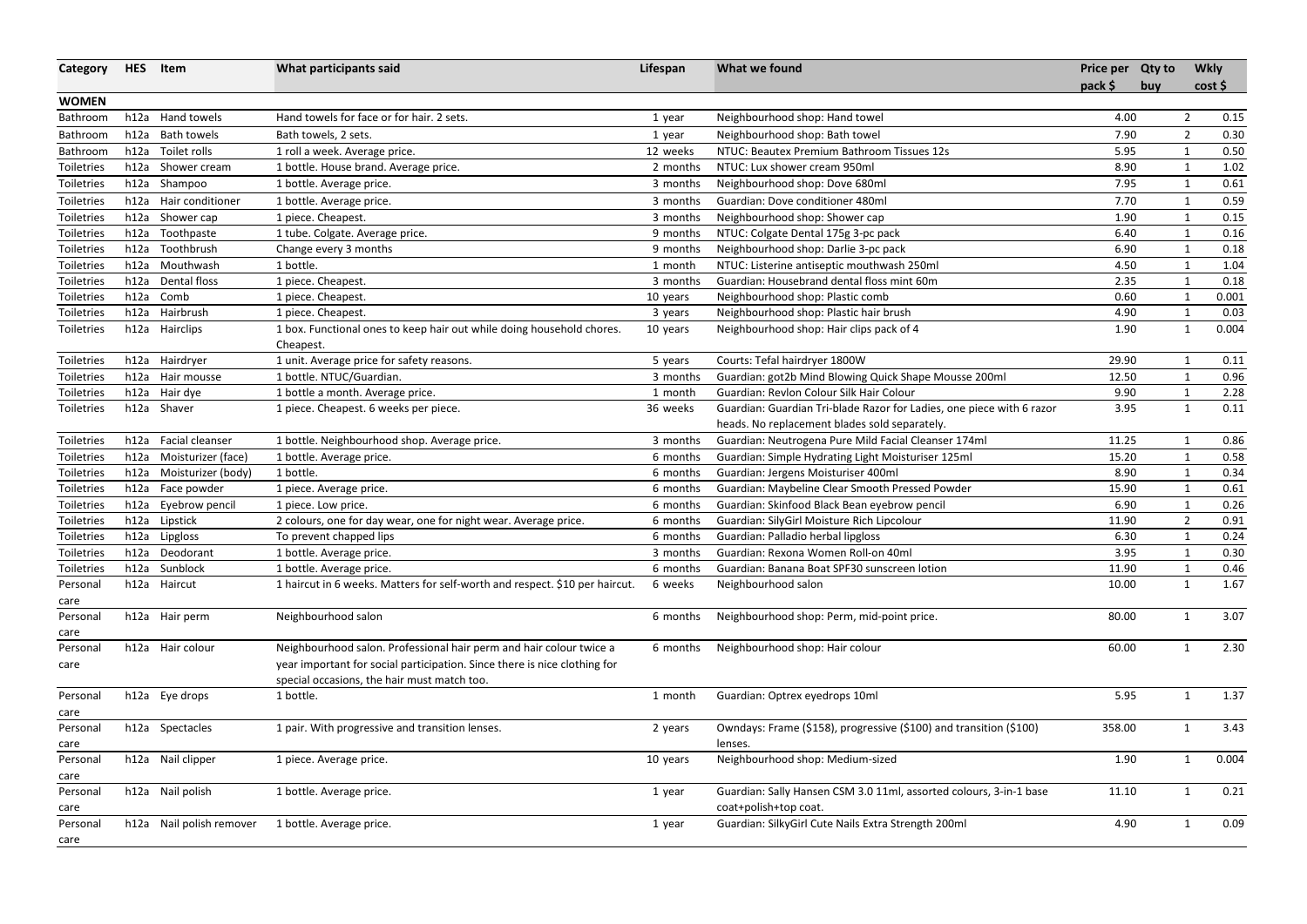| Category | <b>HES</b> | Item                 |                                                       | What participants said | Lifespan                                                 | What we found |     | Price per Qty to | <b>Wkly</b> |  |
|----------|------------|----------------------|-------------------------------------------------------|------------------------|----------------------------------------------------------|---------------|-----|------------------|-------------|--|
|          |            |                      |                                                       |                        |                                                          | pack \$       | buy | cost             |             |  |
| Personal | h12a       | Nail file            | Must have for nails. Lifespan same as nail clipper.   | 10 years               | Guardian: Guardian Mini Nail File                        | 4.90          |     |                  | 0.01        |  |
| care     |            |                      |                                                       |                        |                                                          |               |     |                  |             |  |
| Personal |            | h12a Cotton pads     | For nails and make-up                                 | 1 year                 | Guardian: Guardian Ultra Soft Facial Cotton Pad 3 x 226s | 3.65          |     |                  | 0.07        |  |
| care     |            |                      |                                                       |                        |                                                          |               |     |                  |             |  |
| Personal | h12a       | Cotton buds          | 1 box. Cheapest. 2 daily.                             | 10 months              | NTUC: Fairprice Cotton Buds 3 x 200s                     | 0.95          |     |                  | 0.02        |  |
| care     |            |                      |                                                       |                        |                                                          |               |     |                  |             |  |
| Medicine | h8a        | Panadol              | 1 pack. Neighbourhood shop.                           | 1 year                 | Guardian: Panadol 20 caps                                | 6.85          |     |                  | 0.13        |  |
| Medicine | h8a        | Antihistamines       | 1 pack. Neighbourhood shop.                           | 1 year                 | Guardian: Zyrtec R, 10tabs                               | 11.70         |     |                  | 0.22        |  |
| Medicine | h8a        | Sore throat lozenges | 1 pack. Neighbourhood shop.                           | 1 year                 | Guardian: Robitussin Medicated lozenges 24s              | 3.90          |     |                  | 0.07        |  |
| Medicine | h8a        | Plasters             | I pack. Neighbourhood shop.                           | 1 year                 | Guardian: Housebrand, assorted 20pcs.                    | 2.95          |     |                  | 0.06        |  |
| Medicine | h8a        | Medicated plasters   | 1 pack.                                               | 1 year                 | Guardian: Salonpas pain relieving patch, hot, 20pcs.     | 6.10          |     |                  | 0.12        |  |
| Medicine | h8a        | Antiseptic wash      | 1 bottle. Neighbourhood shop.                         | 1 year                 | Guardian: Dettol wound disinfectant 100ml                | 3.80          |     |                  | 0.07        |  |
| Medicine | h8a        | Indigestion pills    | 1 bottle. Neighbourhood shop.                         | 1 year                 | Guardian: Enzyplex digestive enzymes 30 tabs             | 15.20         |     |                  | 0.29        |  |
| Medicine | h8a        | Diarrhea pills       | 1 pack. Neighbourhood shop.                           | 1 year                 | Guardian: Ultracarbon 20 pills                           | 5.30          |     |                  | 0.10        |  |
| Medicine | h8a        | Ointment             | 1 bottle. Neighbourhood shop.                         | 1 year                 | Guardian: Axe oil 10ml                                   | 1.90          |     |                  | 0.04        |  |
| Medicine | h8a        | Omega-3              | 1 tab. Daily.                                         | 3.3 months             | Guardian: Green Life 1000mg 100 tabs                     | 31.68         |     |                  | 2.21        |  |
| Medicine | h8a        | Multi-vitamins       | 1 pack. Neighbourhood shop. Specifically for seniors. | 90 days                | Guardian: Alive Whole Food Energizer Multi-Vit 90pcs     | 27.84         |     |                  | 2.17        |  |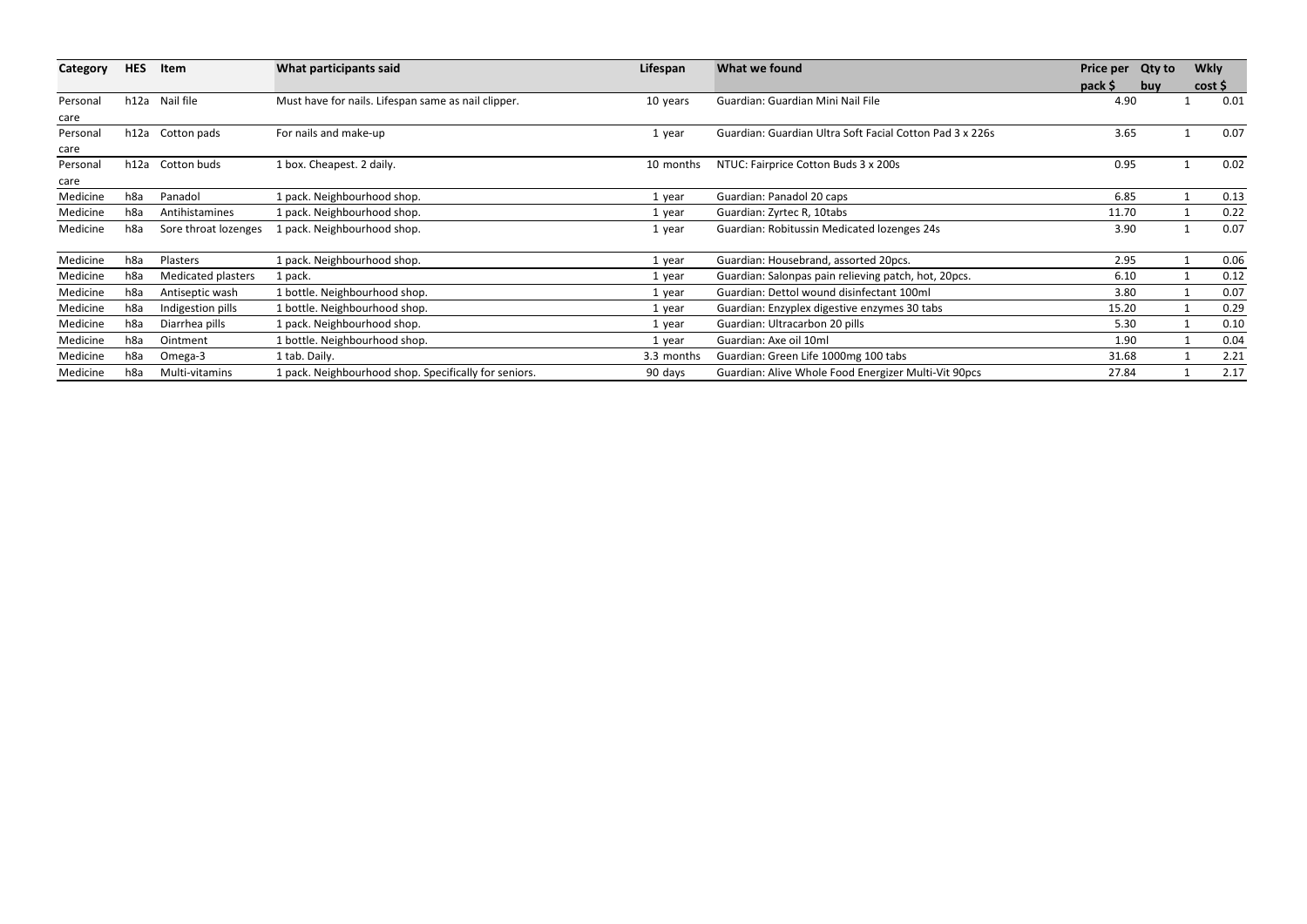| <b>Transport</b> |                  |             |                                                                                                                                |          |                                                                                                                                                                                                                                | Total (60-64): \$32.22<br>Total (55-59): \$46.03 |                     |
|------------------|------------------|-------------|--------------------------------------------------------------------------------------------------------------------------------|----------|--------------------------------------------------------------------------------------------------------------------------------------------------------------------------------------------------------------------------------|--------------------------------------------------|---------------------|
| Category         | <b>HES</b>       | Item        | What participants said                                                                                                         | Lifespan | What we found                                                                                                                                                                                                                  | Price per Qty to<br>pack \$<br>buy               | <b>Wkly</b><br>cost |
| Transport        | h <sub>5</sub> b | MRT and bus | For ages 55-59                                                                                                                 | 1 month  | Adult Monthly Travel Card - Unlimited Rides on basic bus services and<br>trains.                                                                                                                                               | 120.00 1                                         | 27.62               |
| Transport        |                  | MRT and bus | For senior citizens aged 60 years and older                                                                                    | 1 month  | Hybrid Concession Pass - Unlimited rides on basic bus services and<br>trains, for senior citizens aged 60 years and above. [\$40 monthly<br>unlimited travel pass (off-peak) was a two-year trial which ended in Dec<br>2017.] | 60.00 1                                          | 13.81               |
| Transport        | h <sub>5</sub> b | Taxi        | For medical emergencies or when running late. Few times a month. \$80<br>per month budget for use on any type of taxi service. | 1 month  |                                                                                                                                                                                                                                | 80.00 1                                          | 18.41               |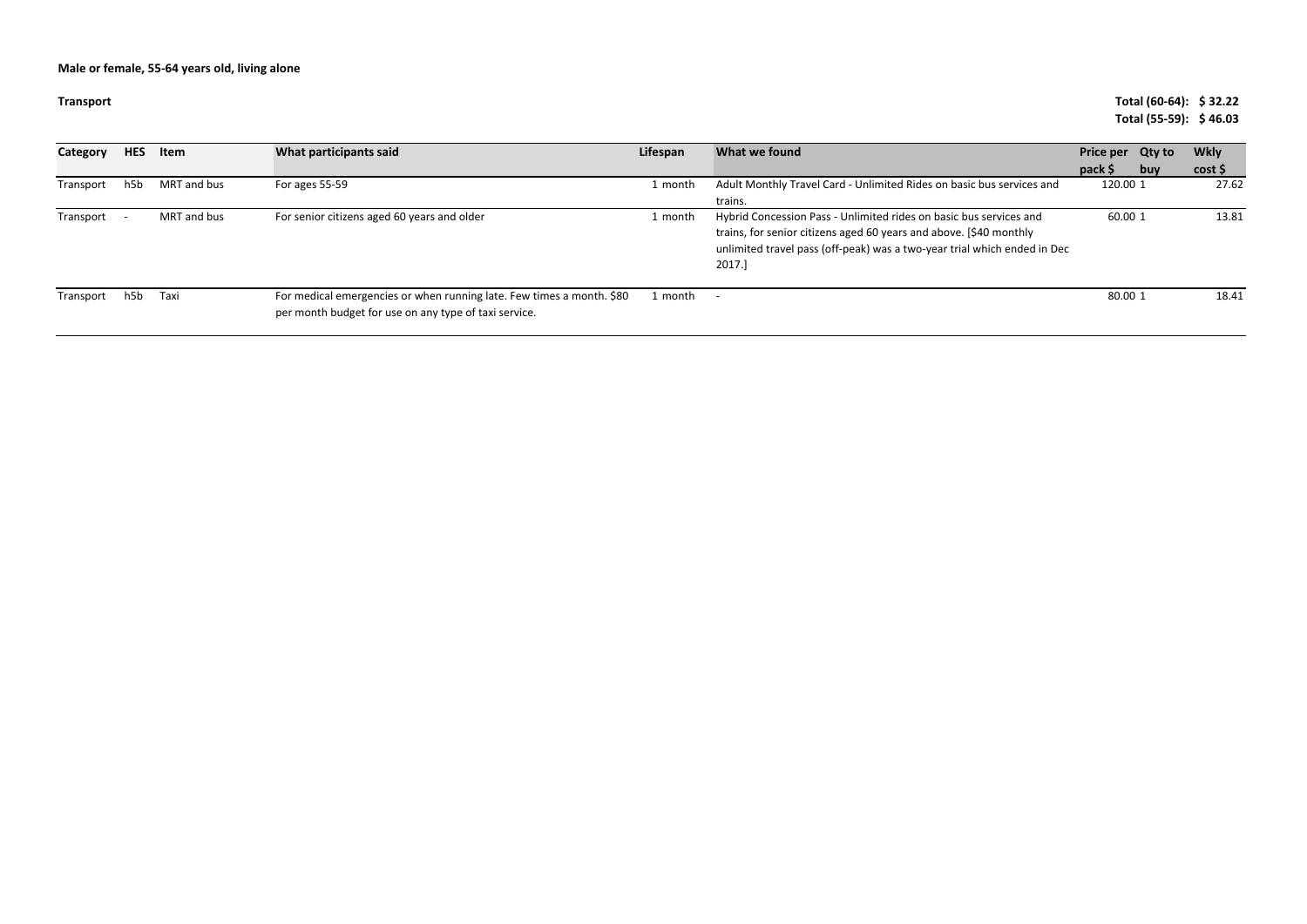### **Clothing**

### **Total (men): \$ 9.08Total (women): \$ 25.75**

|                     |            |                                      |                                                                                                                                                                                                                                 |          |                                                             |                             |            | 1000111001110117222175 |  |
|---------------------|------------|--------------------------------------|---------------------------------------------------------------------------------------------------------------------------------------------------------------------------------------------------------------------------------|----------|-------------------------------------------------------------|-----------------------------|------------|------------------------|--|
| <b>Category</b>     | <b>HES</b> | Item                                 | What participants said                                                                                                                                                                                                          | Lifespan | What we found                                               | Price per Qty to<br>pack \$ | <b>buv</b> | <b>Wkly</b><br>cost    |  |
| <b>MEN</b>          |            |                                      |                                                                                                                                                                                                                                 |          |                                                             |                             |            |                        |  |
| Outerwear           | h4a        | Jacket/sweater                       | 1 piece. NTUC/Giant/OG.                                                                                                                                                                                                         | 5 years  | NTUC/OG/Giant: Knitted, zipped up sweater.                  | 20.00                       |            | 0.08<br>1              |  |
| Casual              | h4a        | Shirts (short sleeved)               | 5 pieces. Market/pasar malam. Cheapest.                                                                                                                                                                                         | 2 years  | NTUC/Giant: Short sleeved shirt                             | 12.90                       |            | 5<br>0.62              |  |
| Casual              | h4a        | T-shirts (collared)                  | 5 pieces. Market/pasar malam. Cheapest.                                                                                                                                                                                         | 2 years  | CK: Waffle-knit polo-tee                                    | 10.00                       |            | 5<br>0.48              |  |
| Casual              | h4a        | Bermudas                             | 2 pieces. Market/pasar malam. Cheapest.                                                                                                                                                                                         | 2 years  | CK: Drawstring baggy                                        | 14.90                       |            | $\overline{2}$<br>0.29 |  |
| Casual              | h4a        | Trousers (casual)                    | 3 pieces. \$25 per pair.                                                                                                                                                                                                        | 2 years  | BHG/OG: Jeans or trousers                                   | 25.00                       |            | 3<br>0.72              |  |
| Formal              | h4a        | Shirts (long sleeved)                | 3 pieces. Market/pasar malam. Cheapest.                                                                                                                                                                                         | 2 years  | CK: Crocodile or Van Heusen shirt                           | 24.00                       |            | $\mathbf{3}$<br>0.69   |  |
| Formal              | h4a        | Trousers (formal)                    | 2 pairs.                                                                                                                                                                                                                        | 5 years  | <b>BHG/OG: Basic trousers</b>                               | 39.00                       |            | $\overline{2}$<br>0.30 |  |
| Exercise            | h4a        | <b>Cotton T-shirts</b><br>(exercise) | 3 pieces. Market/pasar malam. Cheapest.                                                                                                                                                                                         | 2 years  | Neighbourhood shop: Plain cotton                            | 4.90                        |            | $\mathbf{3}$<br>0.14   |  |
| Exercise            | h4a        | Exercise shorts                      | 3 pieces. Market/pasar malam. Cheapest.                                                                                                                                                                                         | 2 years  | Neighbourhood shop: Drawstring sports shorts                | 6.00                        |            | 3<br>0.17              |  |
| Exercise            | h4a        | Swimming trunks                      | 1 pair. Average price.                                                                                                                                                                                                          | 1 year   | Neighbourhood shop: Basic swimming trunks                   | 12.00                       |            | $\mathbf{1}$<br>0.23   |  |
| Homewear            | h4a        | T-shirts/singlets                    | 6 pieces. Market/pasar malam. Cheapest.                                                                                                                                                                                         | 3 years  | Neighbourhood shop: Cotton singlets                         | 4.90                        |            | 6<br>0.19              |  |
| Homewear            | h4a        | Shorts                               | 3 pairs                                                                                                                                                                                                                         | 3 years  | Neighbourhood shop: Cotton shorts, drawstring or elastic.   | 6.00                        |            | 3<br>0.12              |  |
| Homewear            | h4a        | Sarong/pyjamas<br>bottoms            | 2 pieces. Geylang/Mustafa/Tekka/Beach Road. Not for festival. Around<br>\$12. Cheapest may not absorb moisture especially if sarong is used to<br>dry oneself after showering/laze around at home/before and after<br>ablution. | 5 years  | Mustafa Centre: Basic sarong, low price.                    | 10.00                       |            | $2^{\circ}$<br>0.08    |  |
| Special<br>occasion | h4a        | Ethnic clothing                      | "Hardly wear", annual budget of \$50.                                                                                                                                                                                           | 1 year   | $\overline{\phantom{a}}$                                    | 50.00                       |            | 0.96<br>1              |  |
| Underwear           | h4a        | Underwear                            | 12 pairs. Neighbourhood shop. Cheapest.                                                                                                                                                                                         | 1 year   | Neighbourhood shop: Cotton, pack of 6, Crocodile or Byford. | 12.90                       |            | $2^{\circ}$<br>0.49    |  |
| Footwear            | h4b        | Daily Shoes                          | 2 pairs. Neighbourhood shop. Less than \$40.                                                                                                                                                                                    | 3 years  | Neighbourhood shop: Basic shoes                             | 30.00                       |            | $2^{\circ}$<br>0.38    |  |
| Footwear            | h4b        | Track shoes                          | 1 pair. Around \$60, branded shoes more lasting and comfortable.                                                                                                                                                                | 2 years  | OG: Adidas track shoes                                      | 60.00                       |            | 0.58<br>$\mathbf{1}$   |  |
| Footwear            | h4b        | Formal shoes                         | 1 pair.                                                                                                                                                                                                                         | 2 years  | <b>BHG: Everbest leather uppersole</b>                      | 59.00                       |            | 0.57<br>1              |  |
| Footwear            | h4b        | Sandals                              | 1 pair. Neighbourhood shop. Less than \$20.                                                                                                                                                                                     | 1 year   | Neighbourhood shop: Rubber sandals                          | 15.90                       |            | $\mathbf{1}$<br>0.30   |  |
| Footwear            | h4b        | Slippers                             | 1 pair. Neighbourhood shop. Less than \$10.                                                                                                                                                                                     | 1 year   | Neighbourhood shop: Basic slippers                          | 3.90                        |            | 0.07                   |  |
| Footwear            | h4b        | Socks                                | 6 pairs, average price, colored socks. Cheapest might get spoilt within a<br>month, can match trousers.                                                                                                                         | 1 year   | Neighbourhood shop: Coloured socks                          | 2.90                        |            | 6<br>0.33              |  |
| Accessories         | h12b       | Belt and wallet set                  | 1 set, with black belt.                                                                                                                                                                                                         | 3 years  | BHG: Belt and wallet set                                    | 59.00                       |            | 0.38                   |  |
| Accessories         | h12b       | <b>Additional belt</b>               | 1 brown belt                                                                                                                                                                                                                    | 3 years  | CK: Basic belt                                              | 15.90                       |            | 0.10                   |  |
| Accessories         |            | h12b Watch                           | 1 piece. Metal chain for comfort. Water resistant, everyday<br>wear. Around \$50.                                                                                                                                               | 5 years  | Neighbourhood shop: Wrist watch with metal chain            | 49.00                       |            | 0.19<br>$\mathbf{1}$   |  |
| Accessories         |            | h12b Watch battery                   | Replace at neighbourhood watch shop                                                                                                                                                                                             | 2 years  | Neighbourhood watch shop                                    | 5.00                        |            | 0.05<br>$\mathbf{1}$   |  |
| Accessories         |            | h12b Backpack                        | 1 piece. Neighbourhood shop. Not cheapest. Need it to carry more<br>things and heavy items like books.                                                                                                                          | 1 year   | Neighbourhood shop: Nylon bag                               | 19.00                       |            | $\mathbf{1}$<br>0.36   |  |
| Accessories         | h12b Cap   |                                      | 2 pieces. Neighbourhood shop. Cheapest. 1 basic, 1 for going out.                                                                                                                                                               | 5 years  | Daiso                                                       | 2.00                        |            | $\overline{2}$<br>0.02 |  |
| Accessories         |            | h12b Luggage                         | 1 piece. Wheels must spin 360 degrees. Cabin size.                                                                                                                                                                              | 10 years | NTUC: Slazenger luggage                                     | 39.90                       |            | 0.08<br>$\mathbf{1}$   |  |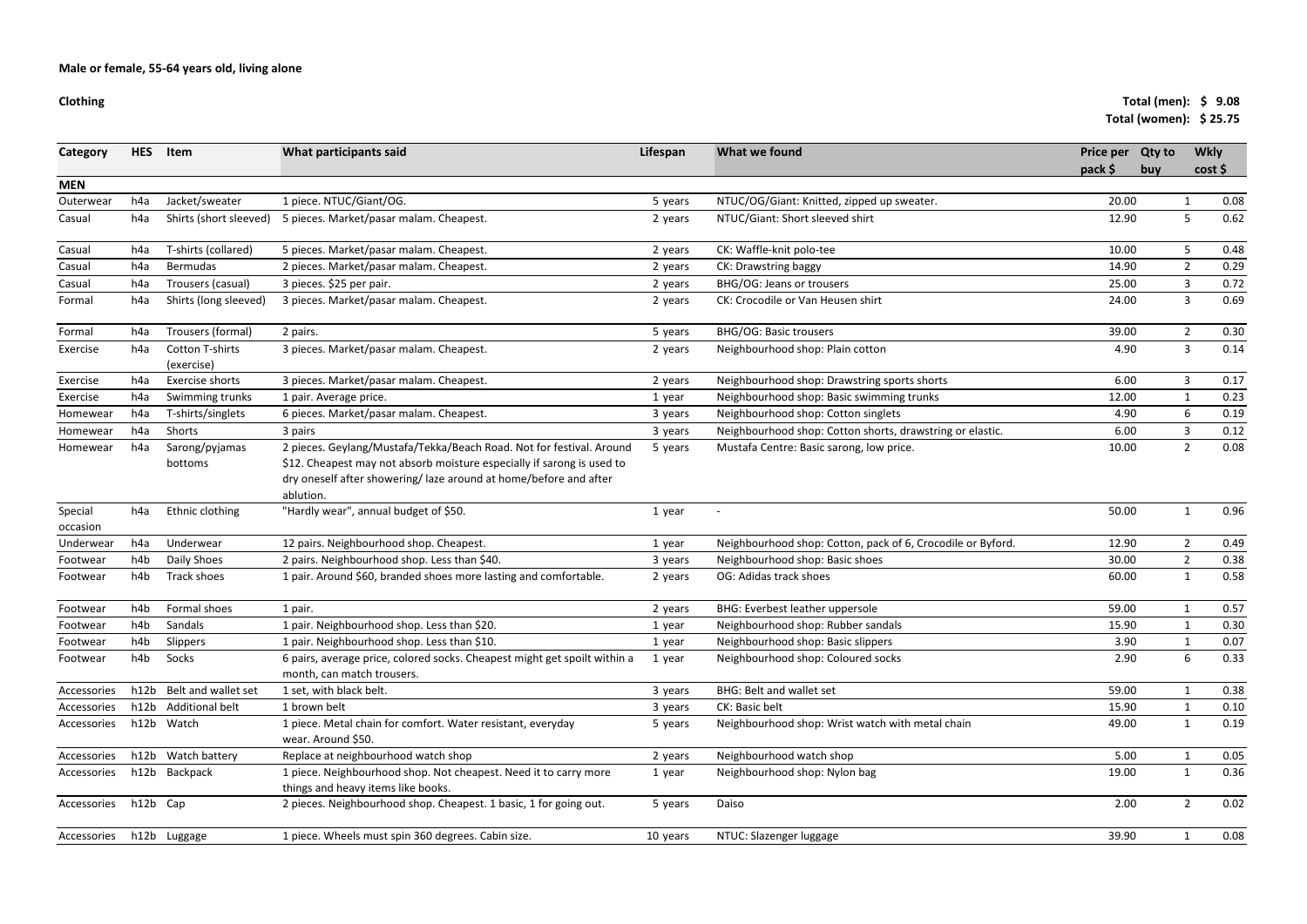| Category            | <b>HES</b>       | Item                    | What participants said                                                                          | Lifespan | What we found                                           | Price per Qty to<br>pack \$ | buy | <b>Wkly</b><br>cost |      |
|---------------------|------------------|-------------------------|-------------------------------------------------------------------------------------------------|----------|---------------------------------------------------------|-----------------------------|-----|---------------------|------|
| Accessories         |                  | h12b Umbrella           | 1 piece. Neighbourhood shop. Cheapest.                                                          | 2 years  | Neighbourhood shop: Foldable umbrella                   | 3.50                        |     |                     | 0.03 |
| Accessories         |                  | h12b Water bottle       | Around \$10, 500ml.                                                                             | 2 years  | Neighbourhood shop: BPA-free bottle 500ml               | 10.00                       |     |                     | 0.10 |
| <b>WOMEN</b>        |                  |                         |                                                                                                 |          |                                                         |                             |     |                     |      |
| Outerwear           | h4a              | Jacket                  | 2 pieces. CK/H&M/neighbourhood shop/boutique/Cotton On/Uniqlo.<br>Low price.                    | 1 year   | CK: Basic sweater                                       | 30.00                       |     | $\overline{2}$      | 1.15 |
| Casual              | h4a              | Blouses (casual)        | 12 pieces. CK/H&M/neighbourhood shop/boutique/Cotton On/Uniqlo.<br>Low price.                   | 2 years  | CK: Low price blouse                                    | 18.00                       |     | 12                  | 2.07 |
| Casual              | h4a              | Dresses (casual)        | 4 pieces. CK/H&M/neighbourhood shop/boutique/Cotton On/Uniqlo.<br>Low price.                    | 1 year   | CK: Dress soft-silk synthetic material                  | 35.00                       |     | 4                   | 2.68 |
| Casual              | h4a              | Tights/jeans            | 4 pieces. CK/H&M/neighbourhood shop/boutique/Cotton On/Uniqlo.<br>Low price.                    | 1 year   | CK: Cotton pull-ups                                     | 19.90                       |     |                     | 1.53 |
| Casual              | h4a              | Skirts                  | 4 pieces. CK/H&M/neighbourhood shop/boutique/Cotton On/Uniqlo.<br>Low price.                    | 1 year   | CK: Low price skirt                                     | 15.00                       |     | 4                   | 1.15 |
| Formal              | h4a              | <b>Blouses (Formal)</b> | 3 pieces. CK/H&M/neighbourhood shop/boutique/Cotton On/Uniqlo.<br>Average price.                | 2 years  | CK: Button-down blouse with ruffles                     | 30.00                       |     | $\overline{3}$      | 0.86 |
| Formal              | h4a              | Dresses (formal)        | 1 piece, "hardly wear", around \$45.                                                            | 2 years  | CK: Dress soft-silk synthetic material                  | 45.00                       |     |                     | 0.43 |
| Formal              | h4a              | Trousers (formal)       | 2 pieces. CK/H&M/Neighbourhood shop/boutique/Cotton On/Uniqlo.<br>Average price.                | 2 years  | CK: Polyester blend cotton, flowy trousers with zipper. | 40.00                       |     | $2^{\circ}$         | 0.77 |
| Formal              | h4a              | Long skirts             | 1 piece. CK/H&M/Neighbourhood shop/boutique/Cotton On/Uniqlo.<br>Average price.                 | 2 years  | Cotton-on: Long skirt stretchy cotton                   | 30.00                       |     |                     | 0.29 |
| Exercise            | h4a              | Dri-fit top             | 3 pieces. Neighbourhood shop. Will help them feel well and ready for<br>exercise.               | 2 years  | OG: Dri-fit top                                         | 12.00                       |     | 3                   | 0.35 |
| Exercise            | h4a              | Sports shorts           | 3 pieces.                                                                                       | 3 years  | CK: Sports shorts                                       | 6.00                        |     | 3                   | 0.12 |
| Exercise            | h4a              | Track pants             | 2 pieces.                                                                                       | 1 year   | Neighbourhood shop: Basic track pants                   | 9.00                        |     | $\overline{2}$      | 0.35 |
| Exercise            | h4a              | Swim suit               | 1 piece, Arena brand with tights.                                                               | 5 years  | BHG/OG: Cheapest branded swim suit                      | 50.00                       |     |                     | 0.19 |
| Homewear            | h4a              | T-shirts                | 5 pieces. Neighbourhood shop. Cheapest.                                                         | 2 years  | CK: Cotton T-shirts                                     | 4.90                        |     |                     | 0.23 |
| Homewear            | h4a              | Shorts                  | 5 pieces. Neighbourhood shop. Cheapest.                                                         | 3 years  | CK: Basic shorts                                        | 6.00                        |     | -5                  | 0.19 |
| Homewear            | h4a              | Pyjamas                 | 3 pieces. Neighbourhood shop. Cheapest.                                                         | 3 years  | CK: Cheapest matching set                               | 8.90                        |     | 3                   | 0.17 |
| Special<br>occasion | h4a              | Ethnic wear             | "Hardly wear", annual budget of \$50, can be used to purchase hijab for 1 year<br>Muslim women. |          |                                                         | 50.00                       |     |                     | 0.96 |
| Underwear           | h4a              | <b>Bras</b>             | 7 pieces. Uniqlo/Metro. Average price for quality.                                              | 2 years  | OG: Soft-cup bra                                        | 30.00                       |     | $\overline{7}$      | 2.01 |
| Underwear           | h4a              | Sports bra              | 2 pieces. Average price.                                                                        | 2 years  | <b>BHG: Sports bra</b>                                  | 30.00                       |     | $\overline{2}$      | 0.58 |
| Underwear           | h4a              | Panties                 | 12 pieces. Average price.                                                                       | 2 years  | CK: Assorted cotton panties                             | 3.00                        |     | 12                  | 0.35 |
| Footwear            | h <sub>4</sub> b | Socks                   | 5 pairs. Charles & Keith/Pretty Fit/Uniqlo. Average price.                                      | 2 years  | Uniqlo: Pack of 3                                       | 14.90                       |     | $\overline{2}$      | 0.29 |
| Footwear            | h4b              | Track shoes             | 2 pairs. Neighbourhood sports shop. Average price.                                              | 2 years  | Metro: Track shoes                                      | 79.00                       |     | $\overline{2}$      | 1.52 |
| Footwear            | h4b              | Low-heel shoes          | 2 pairs. Charles & Keith/Pretty Fit. Average price.                                             | 2 years  | C&K: Basic dress flats                                  | 59.00                       |     | $\overline{2}$      | 1.13 |
| Footwear            | h4b              | Sandals/slippers        | 1 pair. Charles & Keith/Pretty Fit. Average price.                                              | 2 years  | Metro: Basic sandals                                    | 39.00                       |     |                     | 0.37 |
| Footwear            | h4b              | Casual shoes            | 2 pairs. Charles & Keith/Pretty Fit. Average price, needs to be durable<br>for daily wear.      | 2 years  | C&K: Basic casual shoes                                 | 59.00                       |     | $\overline{2}$      | 1.13 |
| Accessories         |                  | h12b Purse/wallet       | 1 piece. Department store.                                                                      | 2 years  | <b>BHG: Basic purse</b>                                 | 30.00                       |     | 1                   | 0.29 |
| Accessories         |                  | h12b Watch (dressy)     | 1 piece. Department store. Around \$150.                                                        | 5 years  | BHG: Seiko automatic watch with metal chain             | 150.00                      |     |                     | 0.58 |
| Accessories         | h12b             | Watch (casual)          | 1 piece. Department store. Around \$50.                                                         | 5 years  | <b>BHG: Basic watch</b>                                 | 49.00                       |     |                     | 0.19 |
| Accessories         |                  | h12b Watch battery      | Replace at neighbourhood watch shop                                                             | 1 year   | Neighbourhood watch shop                                | 5.00                        |     |                     | 0.10 |
| Accessories         |                  | h12b Casual bag         | 1 piece. Department store.                                                                      | 2 years  | Cheapest at OG                                          | 19.00                       |     |                     | 0.18 |
| Accessories         |                  | h12b Handbag            | 2 pieces. Department store. Variety important, to match bag to clothes.                         | 2 years  | <b>BHG: Shoulder bag</b>                                | 39.00                       |     | $\overline{2}$      | 0.75 |
| Accessories         |                  | h12b Evening bag        | 1 piece. Department store.                                                                      | 2 years  | OG: Basic handbag                                       | 35.00                       |     |                     | 0.34 |
| Accessories         |                  | h12b Shopping bag       | 1 piece. Department store.                                                                      | 2 years  | OG: Water resistant tote-bag                            | 14.00                       |     | $\mathbf{1}$        | 0.13 |
|                     |                  |                         |                                                                                                 |          |                                                         |                             |     |                     |      |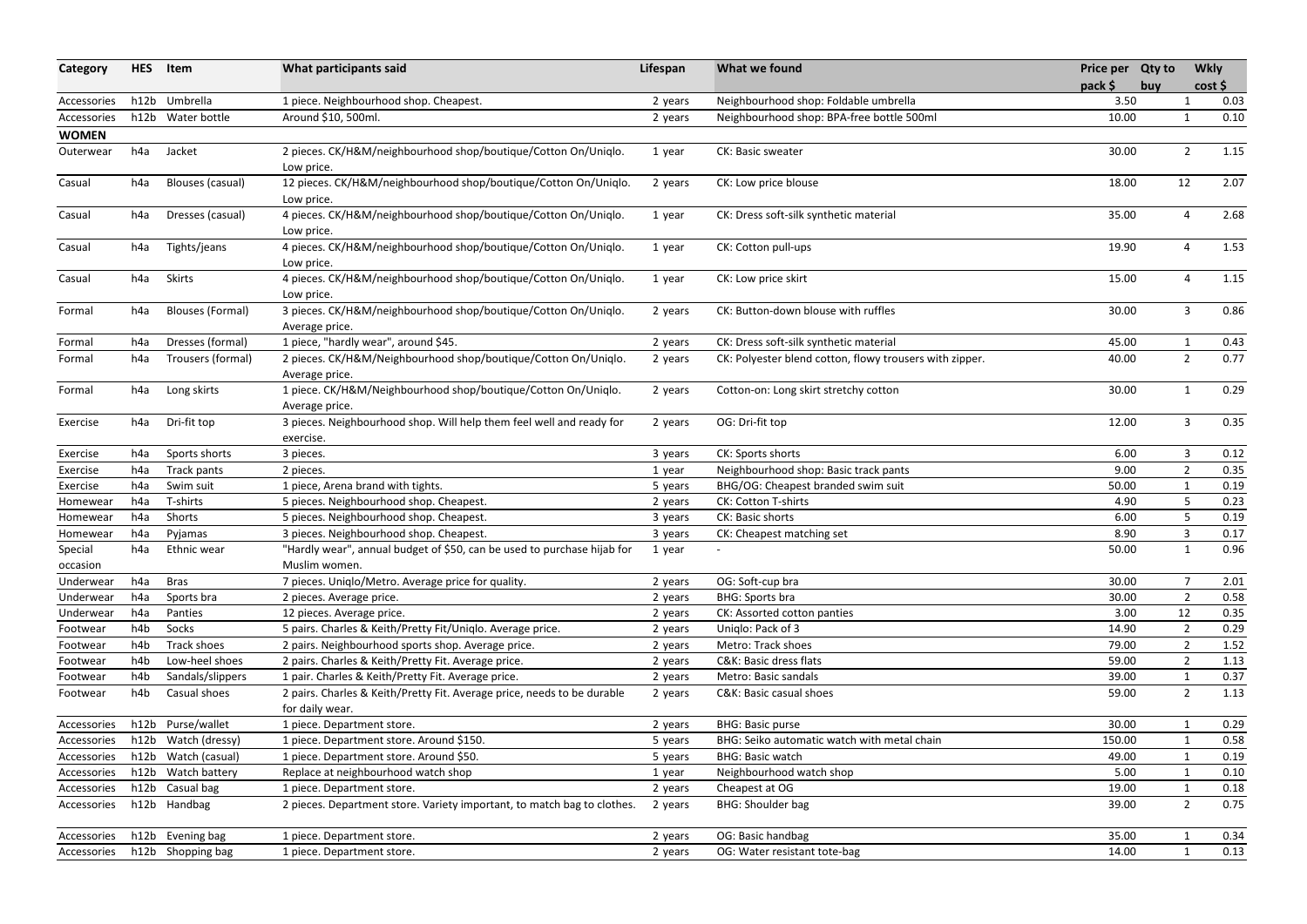| Category    | <b>HES</b> | Item              | What participants said                                          | Lifespan | What we found                             | Price per Qty to |            | <b>Wkly</b> |      |
|-------------|------------|-------------------|-----------------------------------------------------------------|----------|-------------------------------------------|------------------|------------|-------------|------|
|             |            |                   |                                                                 |          |                                           | $pack$ \$        | <b>buv</b> | cost \$     |      |
| Accessories |            | h12b Sports bag   | 1 piece. Department store.                                      | 2 years  | OG: Sports duffel                         | 12.90            |            |             | 0.12 |
| Accessories |            | h12b Shawl        | 2 pieces. Department store. Muslim women can use this budget to | 2 years  | Arab street: Shawl with thicker material  | 5.00             |            |             | 0.10 |
|             |            |                   | purchase hijab.                                                 |          |                                           |                  |            |             |      |
| Accessories |            | h12b Jewellery    | Annual budget of \$100                                          | 1 vear   |                                           | 100.00           |            |             | 1.92 |
| Accessories |            | h12b Luggage      | 1 piece. Wheels must spin 360 degrees. Cabin size.              | 10 years | NTUC: Slazenger luggage                   | 39.90            |            |             | 0.08 |
| Accessories |            | h12b Umbrella     | 1 piece. Neighbourhood shop.                                    | 5 vears  | Miniso: Small umbrella                    | 9.00             |            |             | 0.03 |
| Accessories |            | h12b Water bottle | 1 bottle, BPA-free, durable and solid, not cheapest, 500 ml.    | 2 vears  | Neighbourhood shop: BPA-free bottle 500ml | 10.00            |            |             | 0.10 |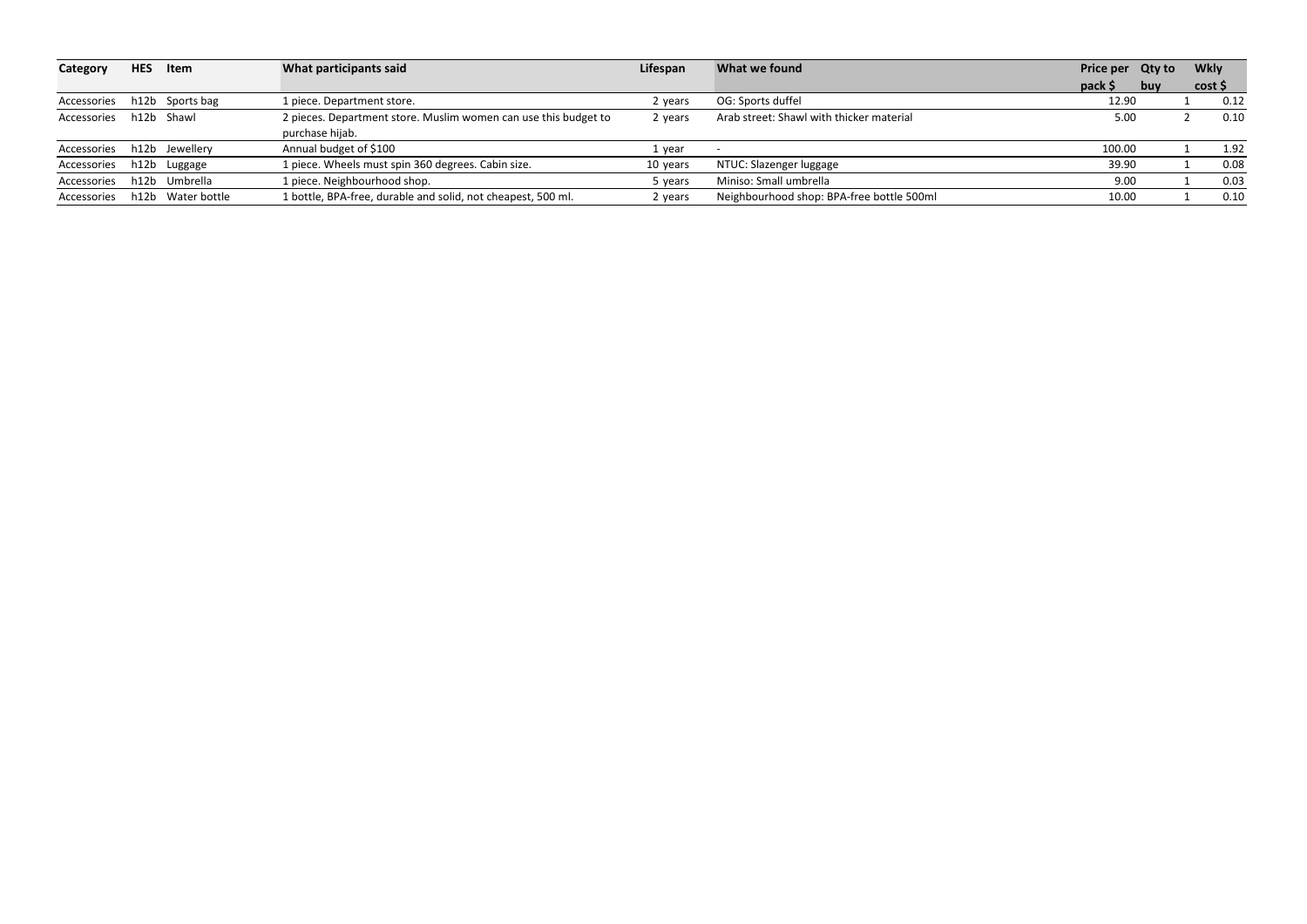### **Social participation**

# **Total: \$ 76.09**

| Category             | <b>HES</b>       | <b>Item</b>             | What participants said                                                                                                                                  | Lifespan | What we found                                                                                                                                                                    | <b>Price per</b><br>pack \$ | <b>Qty to</b><br>buy | <b>Wkly</b><br>cost |
|----------------------|------------------|-------------------------|---------------------------------------------------------------------------------------------------------------------------------------------------------|----------|----------------------------------------------------------------------------------------------------------------------------------------------------------------------------------|-----------------------------|----------------------|---------------------|
| Activities           | h10a             | Leisure                 | \$15 per week, a mix of free and paid activities, twice a week, e.g.<br>movies, excursions, swimming, dancing, qigong.                                  | 1 week   | $\overline{\phantom{0}}$                                                                                                                                                         | 15.00                       |                      | 15.00               |
| Activities           | h10a             | Education               | Mininum of 3 courses, including 2 long courses that are skills-or interest-<br>based, e.g. photography. \$300 per year.                                 | 1 year   | One-off short courses at the community centres cost around \$20, long<br>courses (10 sessions) around \$150. Subsidies available, e.g. National<br>Silver Academy, SkillsFuture. | 300.00                      |                      | 5.75                |
| Activities           |                  | h10c Holidays           | \$500 per year for regional trip with friends, twin- or triple-sharing.                                                                                 | 1 year   | \$500 will cover flights and twin-sharing room in Indonesia or Bangkok<br>for 2-3 days. Planned tours are widely available, with community centres<br>or tour groups.            | 500.00                      |                      | 9.59                |
| Activities           | h10c             | Passport renewal        | \$70 each time.                                                                                                                                         | 5 years  | $\overline{\phantom{a}}$                                                                                                                                                         | 70.00                       |                      | 0.27                |
| Activities           | h10a             |                         | Home/hospital visiting \$10 per month, \$120 per year. Give fruit, e.g. grapes.                                                                         | 1 year   |                                                                                                                                                                                  | 120.00                      |                      | 2.30                |
| Activities           | h <sub>3</sub> a | <b>Restaurant meals</b> | Once per month, \$50 per meal.                                                                                                                          | 1 month  | $\overline{\phantom{a}}$                                                                                                                                                         | 50.00                       |                      | 11.51               |
| Special<br>occasions | h10a             | Festivals               | \$500 per year for ang bao and food. Because it is a "two-way<br>relationship", giving and receiving, people come and you also go to<br>people's homes. | 1 year   |                                                                                                                                                                                  | 500.00                      |                      | 9.59                |
| Special<br>occasions |                  | h10a Worship            | Give alms, \$10 per week, important as it makes us feel good, not so<br>much about the amount we give.                                                  | 1 week   | $\overline{\phantom{a}}$                                                                                                                                                         | 10.00                       |                      | 10.00               |
| Special<br>occasions |                  | h10a Birthdays          | 6 gifts a year, \$30 per gift.                                                                                                                          | 1 year   | $\overline{\phantom{a}}$                                                                                                                                                         | 180.00                      |                      | 3.45                |
| Special<br>occasions |                  | h10a Weddings           | \$300 per year, for 2 expensive weddings or a few more smaller ones.                                                                                    | 1 year   | $\overline{\phantom{a}}$                                                                                                                                                         | 300.00                      |                      | 5.75                |
| Special<br>occasions |                  | h10a Funerals           | 3 times a year, \$50 each time.                                                                                                                         | 1 year   |                                                                                                                                                                                  | 150.00                      |                      | 2.88                |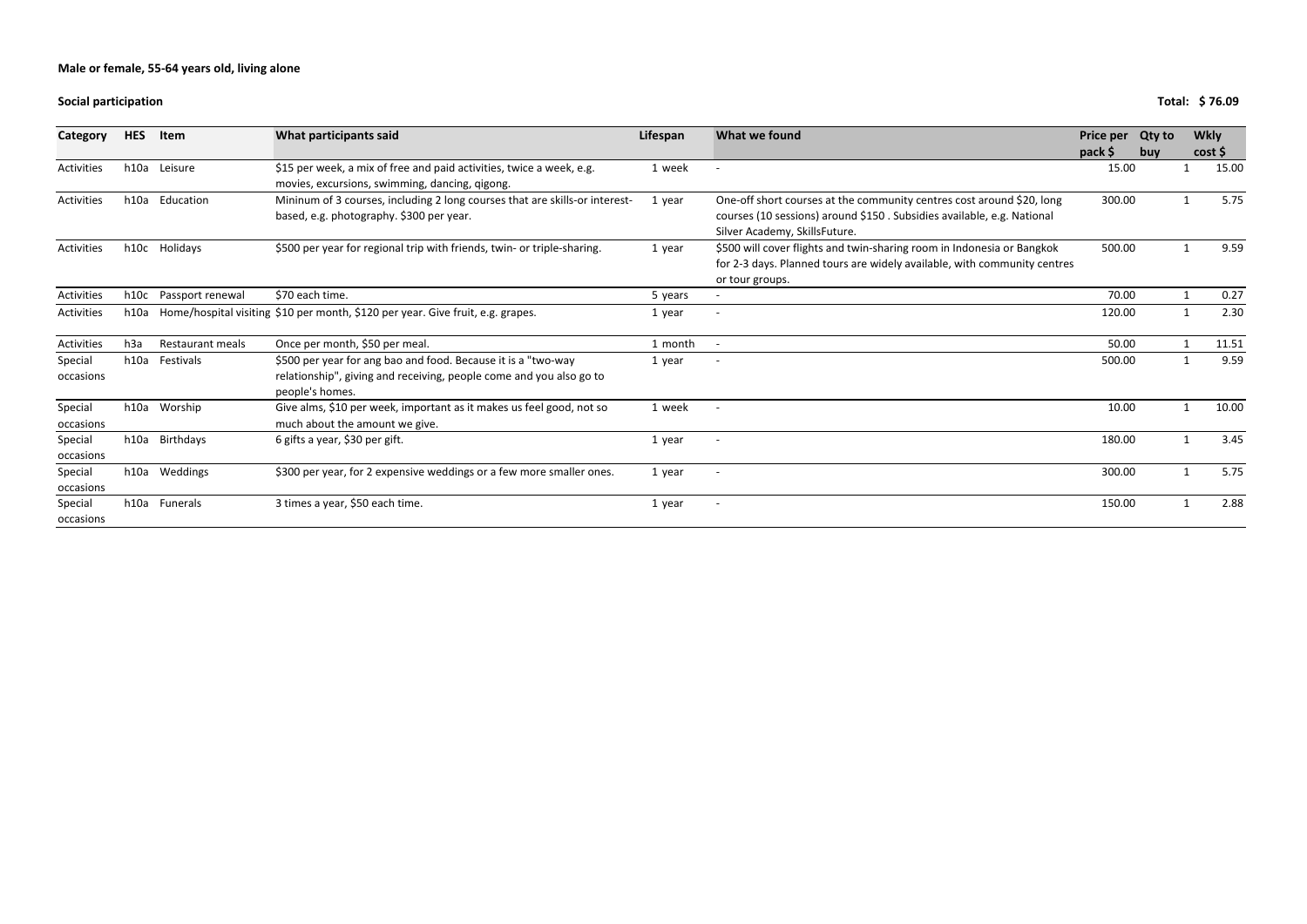#### **Food**

| Category   | <b>HES</b> | Item                                 | <b>Weekly portion</b>                        | What we found                                                                              | Lifespan | Price per Qty to |     | <b>Wkly</b>    |      |
|------------|------------|--------------------------------------|----------------------------------------------|--------------------------------------------------------------------------------------------|----------|------------------|-----|----------------|------|
|            |            |                                      |                                              |                                                                                            | (weeks)  | pack \$          | buy | cost           |      |
| Eating in  | h1         | Wholemeal bread                      | 2 slices. Will freeze for a week.            | Fairprice Multigrain Wholemeal Bread, 10 slices, 320g.                                     | 5.00     | 1.15             |     |                | 0.23 |
| Eating in  | h1         | Peanut butter                        | $1$ tsp (5g)                                 | Peter Pan peanut butter 462g                                                               | 26.07    | 5.35             |     |                | 0.21 |
| Eating in  | h1         | Honey                                | $1$ tsp (5g)                                 | Polleney Pure Honey 454g (Halal)                                                           | 90.80    | 4.75             |     |                | 0.05 |
| Eating in  | h1         | Wholegrain cereal                    | 4/3 cup (40g)                                | Kelloggs Cornflakes Jumbo Pack 500g                                                        | 12.50    | 5.40             |     | $\mathbf 1$    | 0.43 |
| Eating in  | h1         | Uncooked rolled oats 2/3 bowl (50g)  |                                              | Fairprice rolled oats 1kg                                                                  | 20.00    | 4.35             |     | -1             | 0.22 |
| Eating in  | h1         | Tea                                  | 4 cups                                       | Dilmah Variety Tea Bags 20 satchets x 2g (Halal)                                           | 5.00     | 4.25             |     |                | 0.85 |
| Eating in  | h1         | Coffee                               | 4 cups                                       | Owl heritage blend ground coffee 500g, 70 cups (Halal).                                    | 17.50    | 5.70             |     |                | 0.33 |
| Eating in  | h1         | Low fat milk                         | 3.5 cups (875ml)                             | FairPrice UHT Milk Low Fat 1L (Halal)                                                      | 1.14     | 3.80             |     |                | 3.33 |
| Eating in  | h1         | Low fat milk powder                  | 16 tbsp (240g)                               | Nespray Everyday Instant Milk Powder 550g (Halal)                                          | 2.29     | 8.25             |     |                | 3.60 |
| Eating in  | h1         | Yogurt                               | 3 cups                                       | Marigold Plain/Low Fat Yogurt 2 x 140g                                                     | 1.33     | 2.20             |     | $\overline{2}$ | 3.30 |
| Eating in  | h1         | Fruit                                | 11 pieces banana/apple/pear/10 grapes/papaya | 1 x Sumifru Cavendish Banana, 5pcs, 700g (\$2.00), 2 x S.A Packham Pear,<br>5pcs (\$2.69). | 1.36     | 7.38             |     | $\mathbf{1}$   | 5.41 |
| Eating in  | h1         | Uncooked brown rice 600g             |                                              | Fairprice Thai brown unpolished rice 2.5kg                                                 | 4.17     | 5.50             |     | 1              | 1.32 |
| Eating in  | h1         | Uncooked beehoon                     | 100 <sub>g</sub>                             | Starlion Rice Vermicelli 500g (Halal)                                                      | 5.00     | 1.65             |     | 1              | 0.33 |
| Eating in  | h1         | Broccoli                             | 300g                                         | Pasar Australian Broccoli 250g (\$0.69/100g)                                               | 1.00     | 1.73             |     | $\overline{2}$ | 3.46 |
| Eating in  | h1         | Chinese spinach                      | 300 <sub>g</sub>                             | Chef Chinese spinach 250g                                                                  | 1.00     | 1.65             |     | $\overline{2}$ | 3.30 |
| Eating in  | h1         | Bok choy                             | 300g                                         | MYS Xiao Bai Chye 250g                                                                     | 1.00     | 0.99             |     | $\overline{2}$ | 1.98 |
| Eating in  | h1         | Fishballs                            | 100 <sub>g</sub>                             | Dodo fishballs 200g                                                                        | 1.00     | 2.00             |     |                | 2.00 |
| Eating in  | h1         | Chicken thigh                        | 180 <sub>g</sub>                             | Pasar Fresh Chicken Thigh 270g                                                             | 1.50     | 2.46             |     |                | 1.64 |
| Eating in  | h1         | Spanish mackerel/Red 360g<br>snapper |                                              | Okeanoss Frozen Saba Mackerel Fillet 400g                                                  | 1.11     | 6.45             |     | $\mathbf{1}$   | 5.81 |
|            |            |                                      |                                              |                                                                                            |          |                  |     |                |      |
| Eating in  | h1         | Cake                                 | 1 pc, non-cream                              | 1 slice of sugar roll from Polar Cakes OR butter cake from<br>neighbourhood bakery         | 1.00     | 1.30             |     | $\mathbf{1}$   | 1.30 |
| Eating in  | h1         | Plain wholemeal                      | 1 packet                                     | Hup Seng Wholemeal Cracker, 10 packs, 225g (Halal).                                        | 10.00    | 2.10             |     | -1             | 0.21 |
|            |            | biscuits                             |                                              |                                                                                            |          |                  |     |                |      |
| Eating in  | h1         | Cilantro                             | 40g                                          | THA Coriander 50g                                                                          | 1.00     | 1.45             |     |                | 1.45 |
| Eating in  | h1         | Spring onion                         | 40g                                          | MYS Spring Onion 80-100g                                                                   | 1.00     | 0.85             |     |                | 0.85 |
| Eating in  | h1         | Garlic                               | 2 tsp (10g)                                  | Chef China Garlic 500g                                                                     | 3.00     | 2.55             |     |                | 0.85 |
| Eating in  | h1         | Ginger                               | 4 tbsp (24g), shredded                       | CHN/IDN Old Ginger 400g                                                                    | 3.00     | 1.80             |     |                | 0.60 |
| Eating in  | h1         | Pepper                               | 4 pinches (4g)                               | Fairprice ground white pepper 25g                                                          | 6.25     | 1.85             |     |                | 0.30 |
| Eating in  | h1         | Oyster sauce                         | 2 tbsp (30ml)                                | Fairprice Oyster Sauce 430ml (Halal)                                                       | 14.33    | 1.95             |     |                | 0.14 |
| Eating in  | h1         | Light soya sauce                     | 2 tsp (10ml)                                 | FairPrice Soya Sauce Light 660ml                                                           | 66.00    | 1.75             |     |                | 0.03 |
| Eating in  | h1         | Dark soya sauce                      | Additional condiment (not in menu)           | FairPrice Soya Sauce Dark 660ml                                                            | 104.29   | 1.75             |     |                | 0.02 |
| Eating in  | h1         | Sugar                                | Additional condiment (not in menu)           | FairPrice Pure Cane Sugar Fine Grain 1kg                                                   | 104.29   | 1.55             |     |                | 0.01 |
| Eating in  | h1         | Sesame oil                           | 2 tsp (10ml)                                 | Double pagoda brand 250ml (Halal)                                                          | 25.00    | 4.00             |     |                | 0.16 |
| Eating out | h3b        | Fruit                                | 3 pieces watermelon/papaya                   | Pineapple (\$0.80), watermelon (\$0.70), papaya (\$0.80).                                  | 1.00     | 0.80             |     | 3              | 2.40 |
| Eating out | h3b        | Coffee/tea                           | 5 cups si/siu dai/kosong                     | Kopi-si/teh-si \$1.10, kosong \$0.90.                                                      | 1.00     | 1.10             |     | 5.             | 5.50 |
| Eating out | h3b        | Red bean soup                        | 1 bowl                                       |                                                                                            | 1.00     | 1.50             |     |                | 1.50 |
| Eating out | h3b        | Noodles soup with                    | 1 bowl                                       | Sliced fish beehoon soup $$3.50 + $0.50$ for more vegetables                               | 1.00     | 4.00             |     | 1              | 4.00 |
|            |            | lean meat                            |                                              |                                                                                            |          |                  |     |                |      |

**Total: \$ 95.09**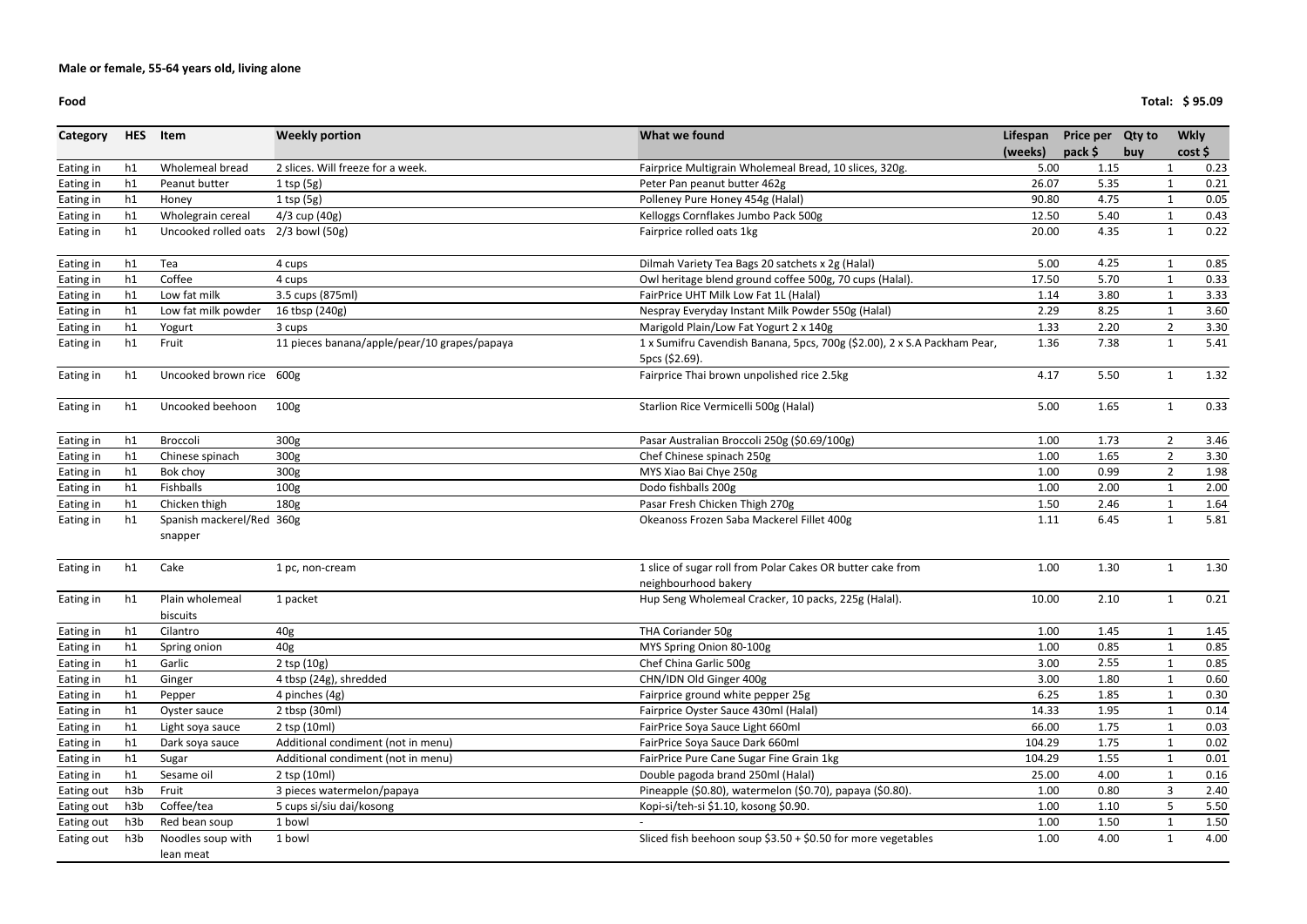| Category   | <b>HES</b> | Item                                                           | <b>Weekly portion</b>                                                                      | What we found                                                                                                                        | Lifespan | Price per Qty to |            | <b>Wkly</b> |      |
|------------|------------|----------------------------------------------------------------|--------------------------------------------------------------------------------------------|--------------------------------------------------------------------------------------------------------------------------------------|----------|------------------|------------|-------------|------|
|            |            |                                                                |                                                                                            |                                                                                                                                      | (weeks)  | pack \$          | <b>buv</b> | cost        |      |
| Eating out | h3b        | 1 egg prata/2 plain<br>prata                                   | OR 1 big pau/2 small pau                                                                   | 2 plain prata \$2, 2 char siew pau \$1.                                                                                              | 1.00     | 2.00             |            |             | 2.00 |
| Eating out | h3b        | 2 half-boiled eggs with 1 set<br>toast and 1 cup<br>coffee/tea |                                                                                            |                                                                                                                                      | 1.00     | 2.50             |            |             | 2.50 |
| Eating out | h3b        | Lontong                                                        | OR mee rebus OR fried beehoon with fishcake (non-fried) and 1<br>vegetable                 | Lontong \$3.00, mee rebus \$2.50, fried beehoon with fishcake and<br>vegetable \$2.20.                                               | 1.00     | 3.00             |            |             | 3.00 |
| Eating out | h3b        | Western food                                                   | Grilled pork/chicken chop with mashed potato and coleslaw                                  | Chicken/pork chop with fries and baked beans (no mash or coleslaw)<br>\$6.50                                                         | 1.00     | 6.50             |            |             | 6.50 |
| Eating out | h3b        | Laksa                                                          | OR nasi lemak with 1 meat 1 vegetable, OR 2pcs plain roti prata with<br>dahl curry and veg | Laksa \$3.00, nasi lemak set \$2.20 (chicken wing, egg, cucumber, and ikan<br>bilis chilli), nasi lemak (Halal) \$3, 2pcs prata \$2. | 1.00     | 3.00             |            |             | 3.00 |
| Eating out | h3b        |                                                                | Wanton noodles soup OR bee tai mak soup OR fishball noodles soup                           | Wanton noodles soup/bee tai mak soup/fishball noodle soup \$3.00                                                                     | 1.00     | 3.00             |            |             | 3.00 |
| Eating out | h3b        | vegetables, minimal<br>gravy)                                  | Nasi padang (1 meat 2 OR economy rice with 1 meat 2 vegetables                             | Nasi padang (1 meat/fish 2 vegetables) \$5.00, economy rice (1 meat 2<br>vegetables) \$3.10                                          | 1.00     | 5.00             |            |             | 5.00 |
| Eating out | h3b        | Yong tau foo with bee Twice a week<br>hoon soup                |                                                                                            | Yong tau foo soup, 6 items+any noodle.                                                                                               | 1.00     | 3.00             |            |             | 6.00 |
| Eating out | h3b        | Char siew rice                                                 | OR chicken breast rice                                                                     | Char siew rice/chicken rice $$3.00 + $0.50$ for extra vegetables                                                                     | 1.00     | 3.50             |            |             | 3.50 |
| Eating out | h3b        | Sliced fish beehoon<br>soup                                    | OR chicken beehoon/mee soto                                                                | Sliced fish beehoon soup \$3.50, chicken beehoon/mee soto \$2.50                                                                     | 1.00     | 3.50             |            |             | 3.50 |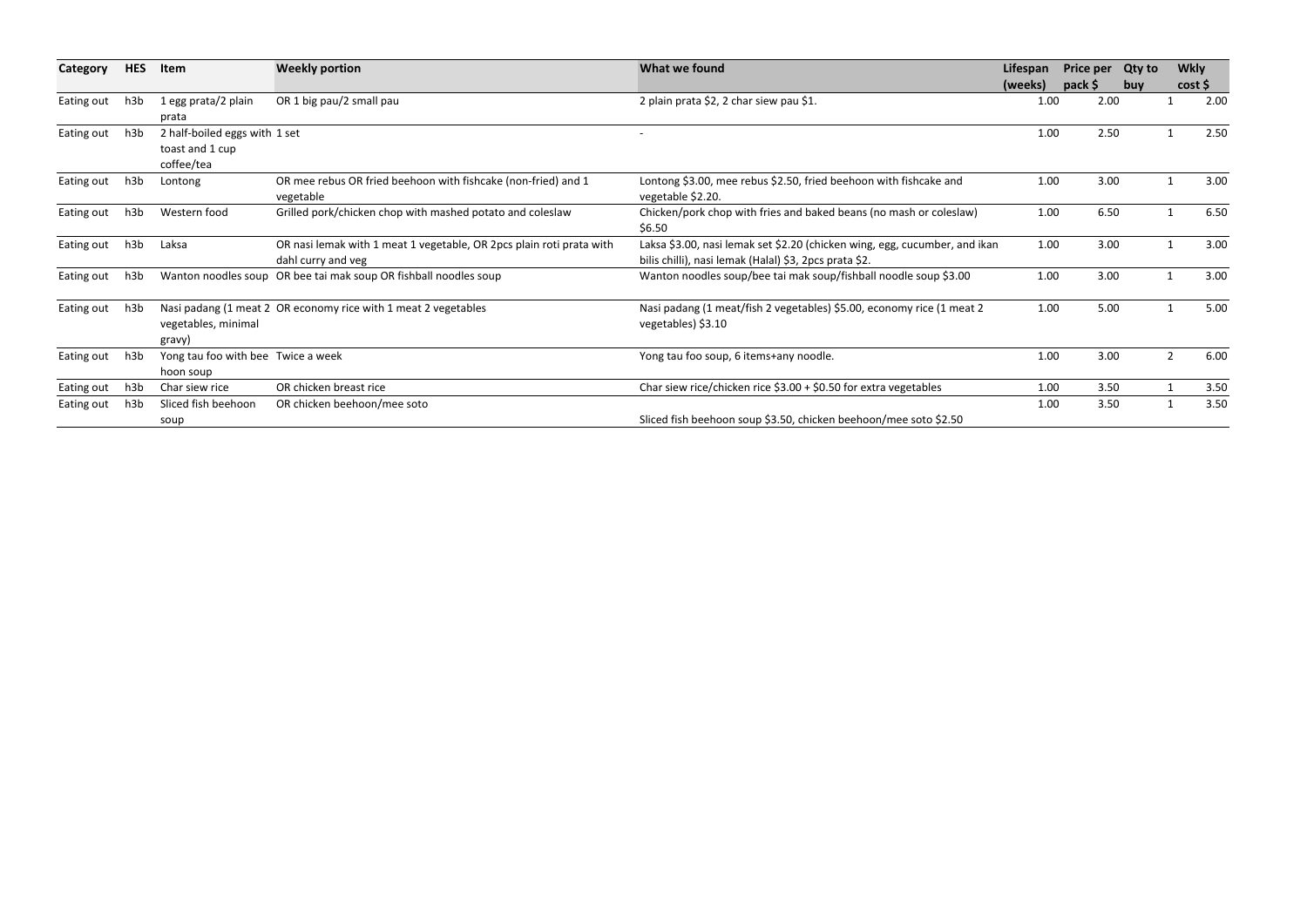# **Healthcare**

| <b>Healthcare</b> |            |                                                         |                                                                                                                                                    |          |                                                                                                                                    |                             | Total (men): $$31.67$<br>Total (women): \$30.71 |              |                     |
|-------------------|------------|---------------------------------------------------------|----------------------------------------------------------------------------------------------------------------------------------------------------|----------|------------------------------------------------------------------------------------------------------------------------------------|-----------------------------|-------------------------------------------------|--------------|---------------------|
| Category          | <b>HES</b> | Item                                                    | What participants said                                                                                                                             | Lifespan | What we found                                                                                                                      | <b>Price per</b><br>pack \$ | <b>Qty to</b><br>buy                            |              | <b>Wkly</b><br>cost |
| Men               |            |                                                         |                                                                                                                                                    |          |                                                                                                                                    |                             |                                                 |              |                     |
| Screening         | h8b        | Colorectal cancer                                       | Follow guideline, once a year.                                                                                                                     | 1 year   | <b>CHAS GP</b>                                                                                                                     | 32.00                       |                                                 |              | 0.61                |
| Screening         | h8b        | Diabetes,<br>hypertension, high<br>cholesterol, obesity | Guideline says every 3 years, participants said once a year.                                                                                       | 1 year   | <b>CHAS GP</b>                                                                                                                     | 10.00                       |                                                 |              | 0.19                |
| Screening         | h8b        | Dental check-ups                                        | Guideline says once or twice a year, participants said twice a year.                                                                               | 6 months | Polyclinic                                                                                                                         | 16.80                       |                                                 |              | 0.64                |
| Vaccination       | h8b        | Flu                                                     | Follow guideline, once a year.                                                                                                                     | 1 year   | Polyclinic                                                                                                                         | 30.00                       |                                                 |              | 0.58                |
| Vaccination       | h8b        |                                                         | Pneumococcal disease Follow guideline, 1-2 doses in adulthood.                                                                                     | 23 years | One-off, estimated \$150. Male Life Expectancy at 60 in 2017 = 23.3<br>years.                                                      | 150.00                      |                                                 | $\mathbf{1}$ | 0.12                |
| Vaccination       | h8b        | Zoster (shingles)                                       | Follow guideline, 1 dose from 60 years old.                                                                                                        | 23 years | <b>TTSH</b>                                                                                                                        | 240.75                      |                                                 |              | 0.20                |
| Treatment         | h8b        | GP visit                                                | Three times a year, at polyclinic.                                                                                                                 | 4 months | Polyclinic: Consultation and medication                                                                                            | 14.00                       |                                                 |              | 0.81                |
| Treatment         | h8b        | Cataract                                                | Where necessary, up to two eyes.                                                                                                                   | 23 years | Public hospital: Day surgery, P75 bill \$1193 per eye in 2017.                                                                     | 2386.00                     |                                                 |              | 1.97                |
| Treatment         | h8b        | Dentures                                                | Where necessary, up to two arches.                                                                                                                 | 23 years | Polyclinic: Up to \$707 per arch                                                                                                   | 1414.00                     |                                                 |              | 1.17                |
| Treatment         | h8b        | Implants                                                | Where necessary, up to two units.                                                                                                                  | 23 years | Polyclinic: Up to \$1944 per unit                                                                                                  | 3888.00                     |                                                 |              | 3.21                |
| Treatment         | h8b        | Crowns                                                  | Where necessary, up to two teeth.                                                                                                                  | 23 years | Polyclinic: Up to \$786 per tooth                                                                                                  | 1572.00                     |                                                 |              | 1.30                |
| Treatment         | h8b        | Wisdom tooth<br>extraction                              | Where necessary, up to two teeth.                                                                                                                  | 23 years | Polyclinic: Up to \$825 per tooth                                                                                                  | 1650.00                     |                                                 | $\mathbf{1}$ | 1.36                |
| Treatment         | h8b        |                                                         | Root canal treatment Where necessary, up to two teeth.                                                                                             | 23 years | Polyclinic: Up to \$815 per tooth                                                                                                  | 1630.00                     |                                                 |              | 1.35                |
| Emergency         | h8b        | A&E visits                                              | Once a year.                                                                                                                                       | 1 year   | Public hospital                                                                                                                    | 120.00                      |                                                 |              | 2.30                |
| Emergency         | h8b        | Dental emergencies                                      | Once a year.                                                                                                                                       | 1 year   | Polyclinic: Consultation only                                                                                                      | 26.60                       |                                                 | $\mathbf{1}$ | 0.51                |
| Insurance         | h12c       |                                                         | Integrated Shield Plan Gives peace of mind and also saves money. MediShield Life is not<br>enough. For Class B1, premium budget of \$800 per year. | 1 year   | AIA Health Shield Gold Max B, annual premium rises with age, e.g. \$455<br>at 56-60 years old rising to \$1287 at 66-70 years old. | 800.00                      |                                                 |              | 15.34               |
| Women             |            |                                                         |                                                                                                                                                    |          |                                                                                                                                    |                             |                                                 |              |                     |
| Screening         | h8b        | Colorectal cancer                                       | Follow guideline, once a year.                                                                                                                     | 1 year   | <b>CHAS GP</b>                                                                                                                     | 32.00                       |                                                 |              | 0.61                |
| Screening         | h8b        | Cervical cancer                                         | Follow guideline, every 3 years.                                                                                                                   | 3 years  | <b>CHAS GP</b>                                                                                                                     | 10.25                       |                                                 |              | 0.07                |
| Screening         | h8b        | Breast cancer                                           | Follow guideline, every 2 years.                                                                                                                   | 2 years  | Polyclinic                                                                                                                         | 50.00                       |                                                 |              | 0.48                |
| Screening         | h8b        | Diabetes,<br>hypertension, high<br>cholesterol, obesity | Guideline says every 3 years, participants said once a year.                                                                                       | 1 year   | <b>CHAS GP</b>                                                                                                                     | 10.00                       |                                                 |              | 0.19                |
| Screening         | h8b        | Dental check-ups                                        | Guideline says once or twice a year, participants said twice a year.                                                                               | 6 months | Polyclinic                                                                                                                         | 16.80                       |                                                 | $\mathbf 1$  | 0.64                |
| Vaccination       | h8b        | Flu                                                     | Follow guideline, once a year.                                                                                                                     | 1 year   | Polyclinic                                                                                                                         | 30.00                       |                                                 | $\mathbf{1}$ | 0.58                |
| Vaccination       | h8b        |                                                         | Pneumococcal disease Follow guideline, 1-2 doses in adulthood.                                                                                     | 27 years | One-off, estimated \$150. Female Life Expectancy at 65 in 2017 = 27.0<br>years.                                                    | 150.00                      |                                                 | $\mathbf{1}$ | 0.11                |
| Vaccination       | h8b        | Zoster (shingles)                                       | Follow guideline, 1 dose from 60 years old.                                                                                                        | 27 years | <b>TTSH</b>                                                                                                                        | 240.75                      |                                                 |              | 0.17                |
| Treatment         | h8b        | GP visit                                                | Three times a year, at polyclinic.                                                                                                                 | 4 months | Polyclinic: Consultation and medication                                                                                            | 14.00                       |                                                 |              | 0.81                |
| Treatment         | h8b        | Cataract                                                | Where necessary, up to two eyes.                                                                                                                   | 27 years | Public hospital: Day surgery, P75 bill \$1193 per eye in 2017.                                                                     | 2386.00                     |                                                 |              | 1.69                |
| Treatment         | h8b        | Dentures                                                | Where necessary, up to two arches.                                                                                                                 | 27 years | Polyclinic: Up to \$707 per arch                                                                                                   | 1414.00                     |                                                 |              | 1.00                |
|                   |            |                                                         |                                                                                                                                                    |          |                                                                                                                                    |                             |                                                 |              |                     |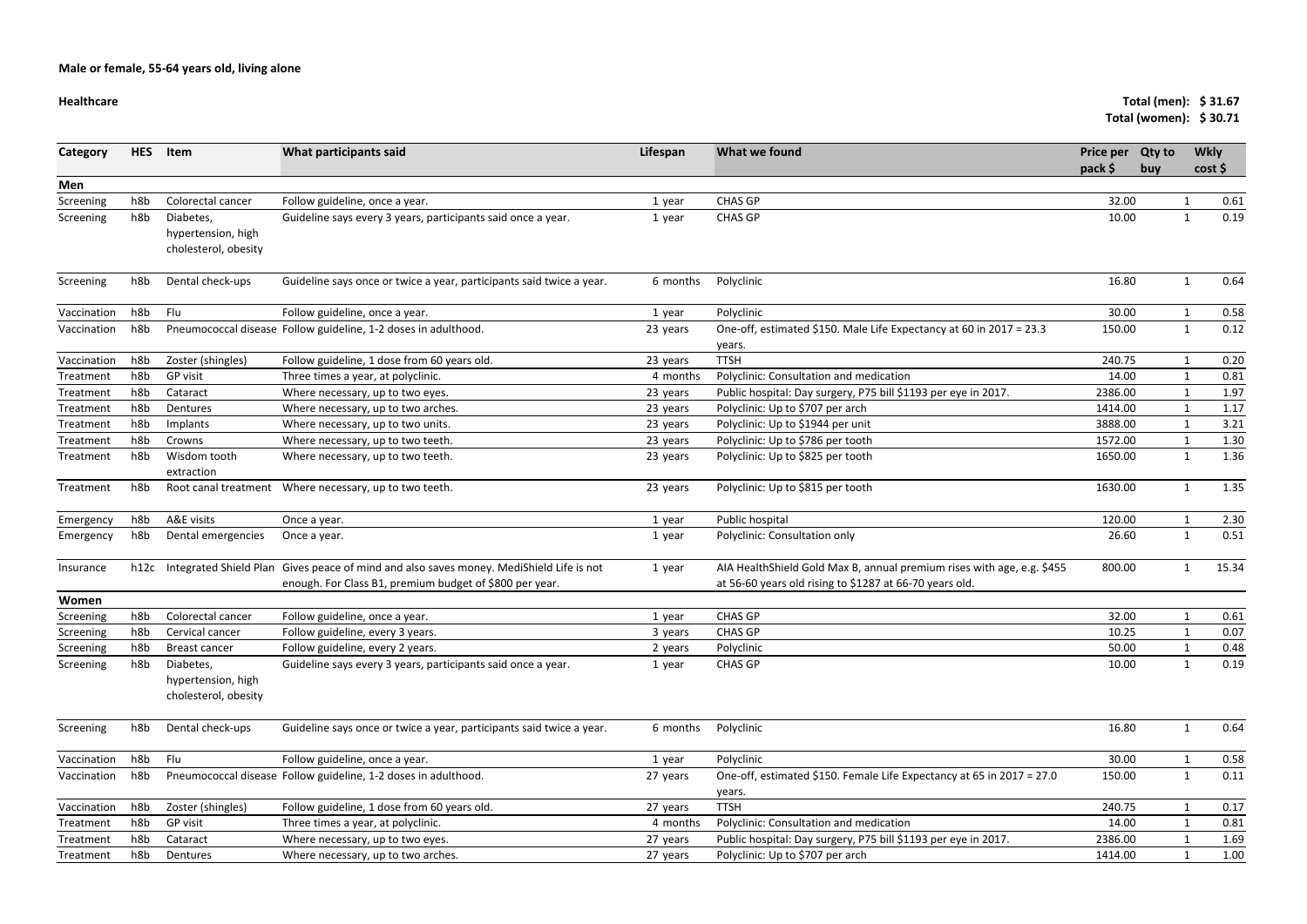| Category  | <b>HES</b> | Item               | What participants said                                                                                                                              | Lifespan | What we found                                                                                                                      | Price per Qty to |     | <b>Wkly</b> |         |
|-----------|------------|--------------------|-----------------------------------------------------------------------------------------------------------------------------------------------------|----------|------------------------------------------------------------------------------------------------------------------------------------|------------------|-----|-------------|---------|
|           |            |                    |                                                                                                                                                     |          |                                                                                                                                    | pack \$          | buv |             | cost \$ |
| Treatment | h8b        | Implants           | Where necessary, up to two units.                                                                                                                   | 27 years | Polyclinic: Up to \$1944 per unit                                                                                                  | 3888.00          |     |             | 2.76    |
| Treatment | h8b        | Crowns             | Where necessary, up to two teeth.                                                                                                                   | 27 years | Polyclinic: Up to \$786 per tooth                                                                                                  | 1572.00          |     |             | 1.12    |
| Treatment | h8b        | Wisdom tooth       | Where necessary, up to two teeth.                                                                                                                   | 27 years | Polyclinic: Up to \$825 per tooth                                                                                                  | 1650.00          |     |             | 1.17    |
|           |            | extraction         |                                                                                                                                                     |          |                                                                                                                                    |                  |     |             |         |
| Treatment | h8b        |                    | Root canal treatment Where necessary, up to two teeth.                                                                                              | 27 years | Polyclinic: Up to \$815 per tooth                                                                                                  | 1630.00          |     |             | 1.16    |
| Emergency | h8b        | A&E visits         | Once a year.                                                                                                                                        | 1 year   | Public hospital                                                                                                                    | 120.00           |     |             | 2.30    |
| Emergency | h8b        | Dental emergencies | Once a year.                                                                                                                                        | 1 year   | Polyclinic: Consultation only                                                                                                      | 26.60            |     |             | 0.51    |
| Insurance |            |                    | h12c Integrated Shield Plan Gives peace of mind and also saves money. MediShield Life is not<br>enough. For Class B1, premium budget of \$800/year. | 1 year   | AIA Health Shield Gold Max B, annual premium rises with age, e.g. \$455<br>at 56-60 years old rising to \$1287 at 66-70 years old. | 800.00           |     |             | 15.34   |